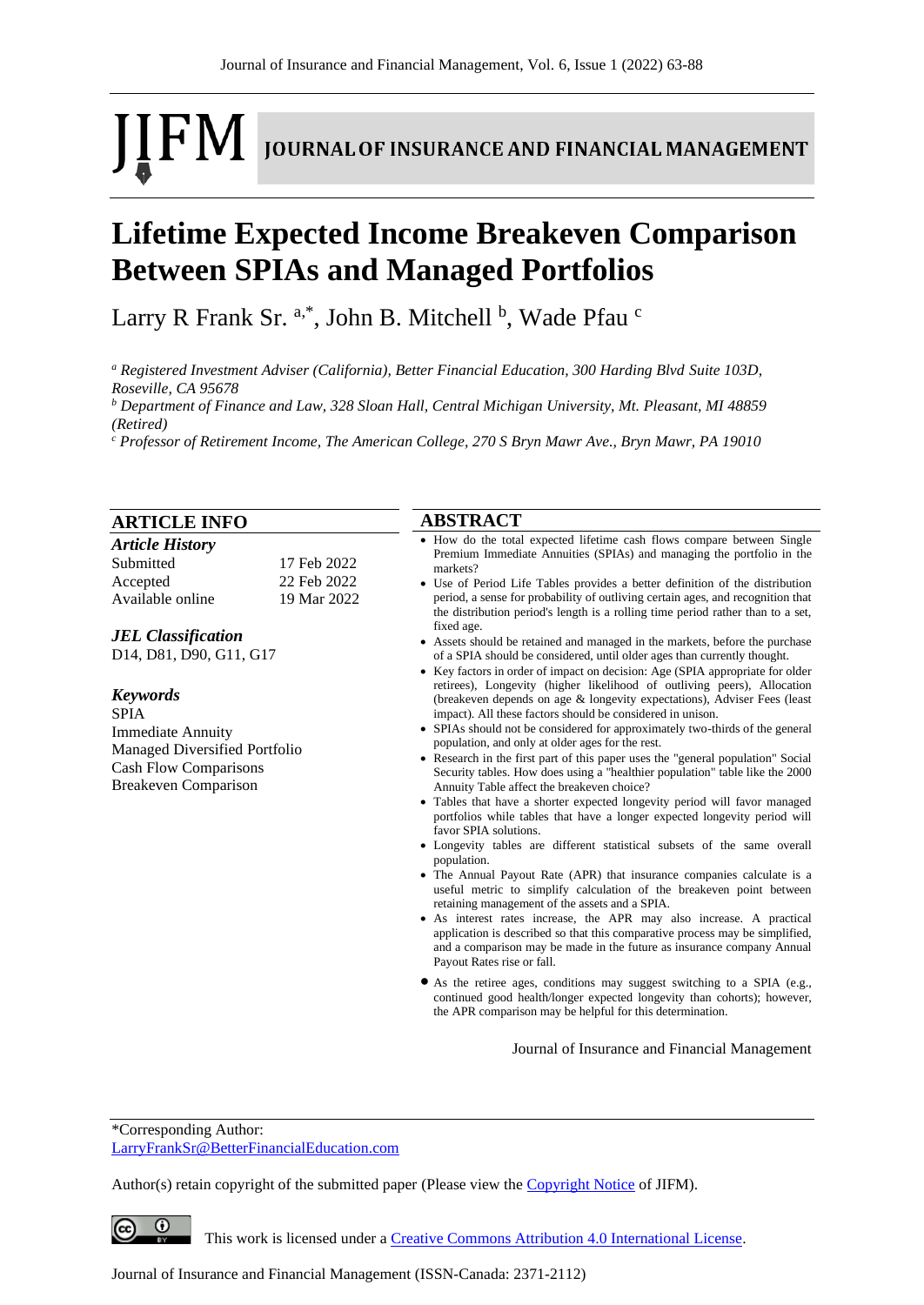#### **Brief Overview**

Retirees have a choice to manage their retirement assets, or to annuitize some, or all, of those assets. Annuities (SPIA) provide protection against market fluctuations and protection against longevity, though generally no protection against inflation and no end-of-life bequest. Managed portfolios provide less certainty of return but more opportunity for growth and for the potential to leave a legacy.

Questions this paper seeks to answer are: What are breakeven asset allocations below which a SPIA provides a higher lifetime expected total cash flow? At what age(s) does it make sense to start with a managed portfolio, and when to switch to a SPIA? Managed portfolios retain a balance at death while SPIAs have none. How does the cash flow breakeven comparison change when that balance is, or is not, considered? Does age matter in the decision to switch from a managed portfolio to a SPIA? Do conclusions depend on the choice of mortality tables used in the analysis (Social Security Table, "General Population" vs. Annuity 2000 Table, "Healthy Population")? How do market returns affect the breakeven comparison? How do fees affect the comparison?

This research looks at the decision from a comparison of the sum of total annual retirement income payments received. Implicit in this comparison are three assumptions; 1) that retirees value consumption equally in all years of retirement, 2) that the sum of lifetime income is an appropriate proxy for the present value, and 3) that retirees do not value bequests equally. Regarding bequests, some retirees may be concerned about either having sufficient funds to fund further income beyond expected longevity or about leaving a bequest of uncertain value, while other retirees have no bequest desire and wish to consume their assets as their own income. These two desires lead to the conclusion that it is equally important to have adequate retirement income in each individual year of one's life for as long as that may last, but may not be as important to retain an ending portfolio value for whatever reason (or vice versa). These competing desires define the special case which serves as a base upon which retirees can value their own preferences.

The Monte Carlo model used tracks cash flow and portfolio balances by age and allocation and determines the effect of prior cash flows on future balances. By comparing the total sum of payments received from a SPIA against the payments expected from a managed portfolio, retirees may determine which approach might maximize their lifetime consumption. Retirees can also predict the age when the cumulative cash flows from a managed portfolio will exceed those from a SPIA and the likelihood of outliving this breakeven age based on current withdrawal rate management technology and currently available data.

The future, by definition, is unknown. This study helps retirees determine if the simplification of the longevity question and the presumed reduction in market risk from purchasing a SPIA is worth the price in reduced lifetime consumption. This is part one of a two part paper with more data available in a working paper posted online.<sup>1</sup>

#### **Brief Literature Review**

Blanchett (2013) stated "Cash Flows are the most important determinant of retirement success." Yet, past distribution research has not focused on cash flows, but on maximizing the withdrawal rate, which Blanchett explains is more a function of the returns data used in research papers. This paper's focus will be on cash flows that emanate throughout a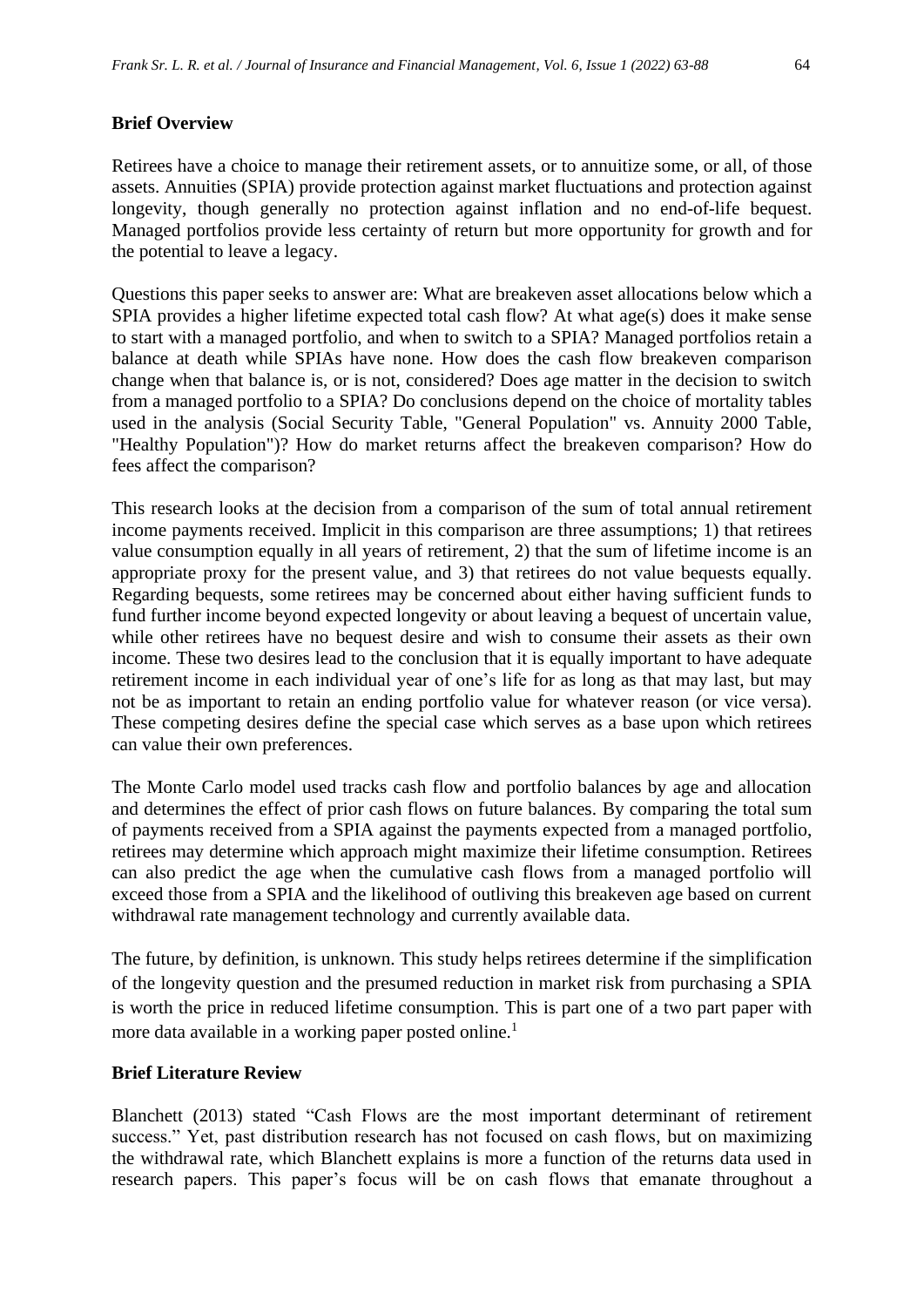simulated retirees' potential lifetime as developed by the methodology in Frank, Mitchell, and Blanchett (herein FMB) 2011, 2012a and 2012b. The FMB methodology is Age-Based where annual cash flows may be determined and summed over various expected longevity percentiles from Period Life Tables.

Milevsky (1998) stated "Consequently, given the low interest rate environment and the longrun propensity for equities to outperform fixed income investments, … a sixty-five year old female (male) has a ninety-percent (eighty-five percent) chance of being able to beat the rate of return from a life annuity until age 80." That was his conclusion with interest rates in Canada in 1998. Do those observations hold with lower, or higher, interest rates? Do they hold for other retiree ages older than age 65 (i.e., if a retiree waits, at what age should they reconsider a SPIA)?

Economists refer to the "annuity puzzle" as research since Yaari (1965) questioned why annuitization is such an uncommon solution for protecting from longevity risk. Numerous explanations have been offered and Benartzi, Previtero, and Thaler (2011) effectively summarize this literature. More recently, Reichling and Smetters (2013) indicate that because health shocks require increased liquidity while simultaneously reducing the present value of the remaining annuity payments (to zero at death) as a result of heightened mortality, retirees act rationally in their decision to reduce annuity holdings. Kitces and Pfau (2013) also demonstrated that part of the explanation for the beneficial impacts of annuitization on a retirement portfolio can be explained through the implied rising equity glide path of the strategy.

With regard to research which compares the cash flow provided by different retirement income strategies, Pfau (2011) and Pfau (2013) both analyzed the income stream supported by income guarantees on variable annuities to see how likely it could be for a systematic withdrawal strategy to replicate these payments. This literature review is meant to cover the main highlights on the topic explored by this paper and is not all inclusive.

#### **A Probability-Based Three Dimensional (3D) Model**

Fundamentally, a retiree has three basic choices about how to fund their retirement income. They can annuitize their retirement assets, they can manage those assets individually or through an adviser, or partially annuitize and manage the balance. At the end of the day, what is the total sum of money a retiree may expect, under either choice, over their remaining expected lifetime? How does safety based (SPIA) total payouts compare to probability based (Monte Carlo) total payouts over the same time period established by the period life tables?

At any moment the future is unknown. However, Monte Carlo simulations may be used to provide insight into that unknown future. Insurance companies establish SPIA payouts based on what is known today as well – yet the future is equally unknown to all participants.

The Monte Carlo simulations for this project are run using a three dimensional model developed by Frank, Blanchett, and Mitchell, and described in FMB 2011, 2012a and 2012b. This paper is a practical application of the FMB model to compare total cash flow sums between SPIA and managed portfolios by allocation exposure to equity and bonds, and by expected longevity percentile (LP) (probability of outliving a particular age) from period life tables.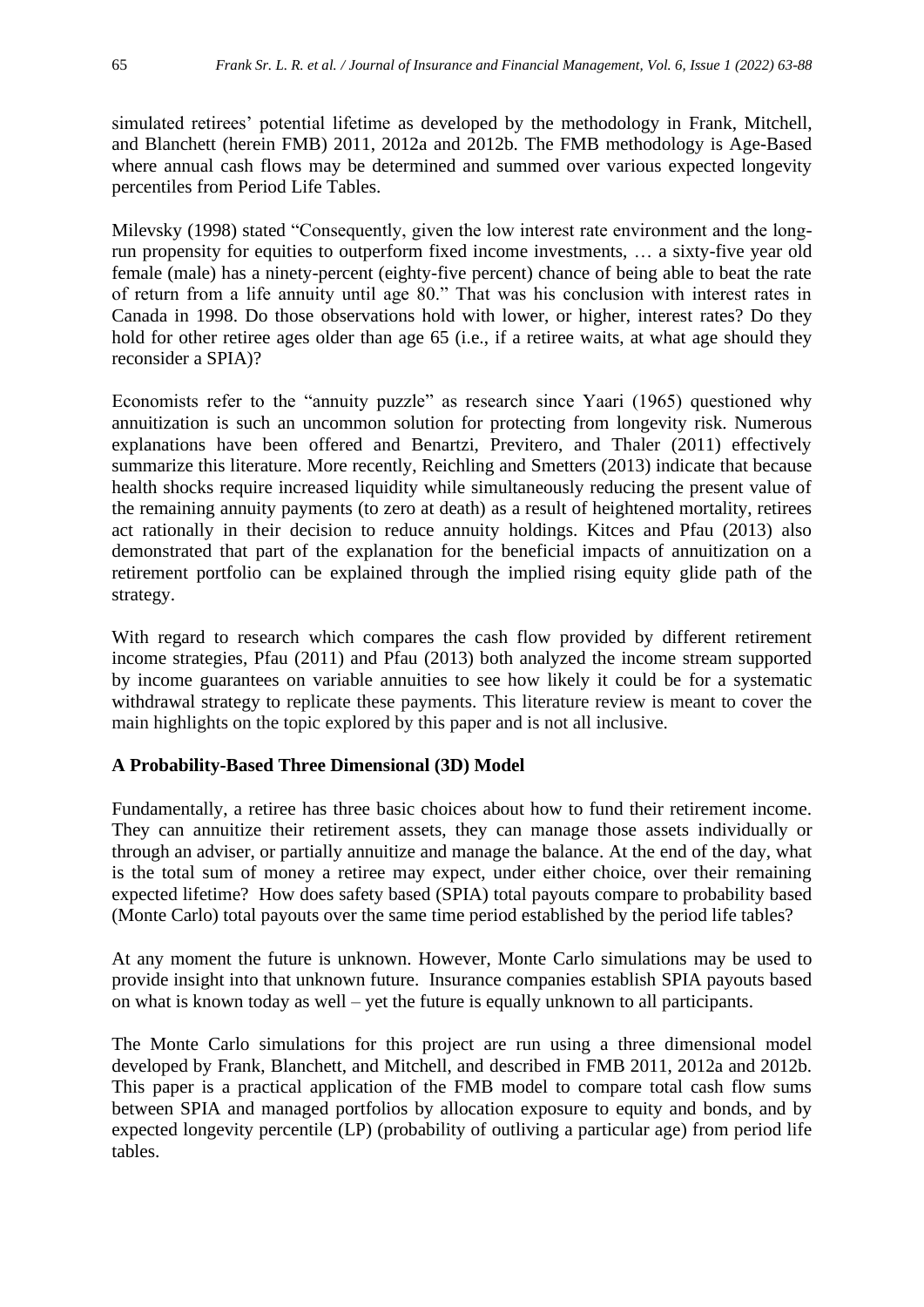flows change throughout retirement.

A constant probability of failure (POF), which is the percentage of simulations that fail, is also set to determine the specific withdrawal rate (WR) based on the DP described in the earlier paragraph. As described in FMB 2011, it is the interaction between the length of the DP and the POF that sets a specific WR for each retiree's current age. Asset allocations between 0% equity (100% bonds) through 100% equity (0% bonds) add a third dimension. Thus, the WR, given a target POF, is annually recalculated based on each annual DP and asset allocation. This paper sets the Monte Carlo simulation target POF for all values at 10%. However, because the WR is annually recalculated, the effective POF is essentially zero since there is always a portfolio balance; the annual cash flow would be unknown unless wisely managed. In other words, there is a tradeoff between spending and portfolio balances.

An important difference between the "4% rule" approach and a 3D model approach is that the length of the DP, *combined* with a target POF, determines a given withdrawal rate (WR) that holds for that single particular year, *regardless of portfolio value*. The withdrawn dollars each year are mathematically connected to the supporting portfolio value *each year*. The DP is specifically determined by reference to a Period Life Table each year and the DP itself may be changed through strategic use of Longevity Percentiles within Period Life Tables. In other words, the WR is determined in the 3D model by the length of the DP at a given POF *and* a given LP. Possible subsequent annual withdrawal dollars (annual cash flows) and resulting annual portfolio values result from the WR calculation in this 3D model, not the reverse, and it is this annually recalculated, rolling DP/POF-determined-WR that is subsequently applied to the portfolio balance.

A result of the difference in model design is that there is always a portfolio balance to which a WR may be applied because WR never reaches 100% (or unless simulation portfolio values go negative) through a limiting function to WR described in FMB 2012b (WR $*(1 - 1/n)$ ) where  $n =$  annually recalculated DP).

As in real life, the WR is recalculated each year and cash flow results are serially connected by portfolio value calculations post cash flow reduction. Past actions such as withdrawing more, or less in any given year, affect portfolio values the retiree has today; and the present portfolio value of the retiree affects what sustainable withdrawal dollar amounts are possible for the coming year(s). The effect of future market sequences on portfolio values are not directly under the retiree's control beyond asset allocation, and allocation is a component of the 3D model to determine its impact (FMB 2011).

The WR increases slightly each year because the DP shortens due to a slightly shorter expected longevity from the period life tables. This simulates the retiree aging and the dynamics of changing life expectancy as they age. The DP continually shortens as the retiree ages according to the updated expected longevity age for the retiree's current age  $(DP = Age)$ Expected Longevity minus Age  $_{Current}$ ). Expected Longevity uses the  $50<sup>th</sup>$  longevity percentile (LP)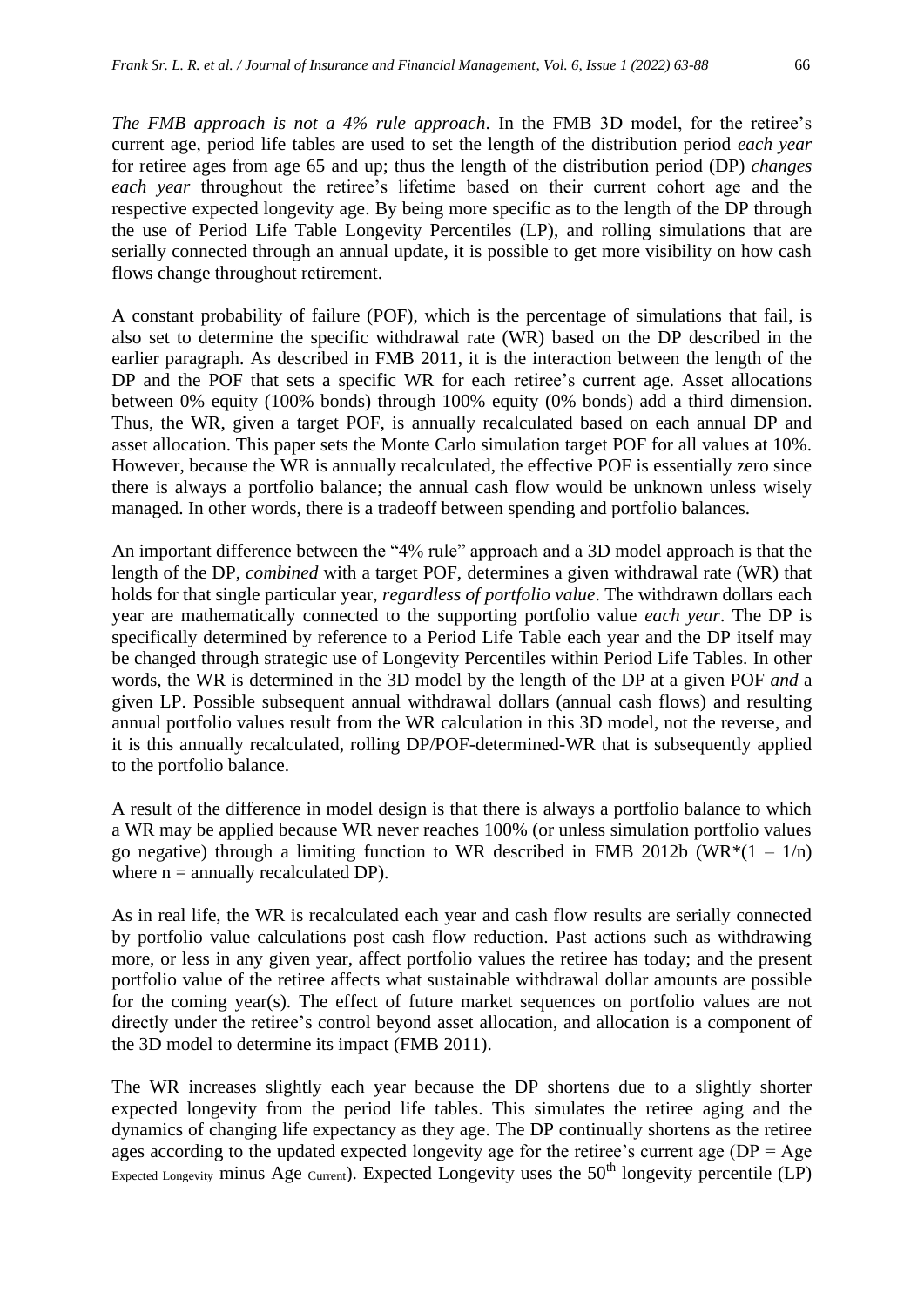where 50% of cohorts outlive the DP and Extended Longevity uses the 30<sup>th</sup> LP where 30% of cohorts outlive the DP. Table 1 summarizes corresponding DPs.

With an established WR based on age, as described above, the actual dollar amount for a retiree at each age depends on how the markets have affected the retiree's portfolio value the prior year. Annual Portfolio Value multiplied by the WR equals the Annual Dollar Distribution.The annual portfolio value, and thus annual dollar distribution is based on "good" or "bad" simulated markets. The 25th (best one in four) percentiles represent the "good" market sequence cash flows and the 75th (worst one of four) percentiles represent the "bad" market sequence cash flows. The 50th percentile represents the median sequences.

| Table 1. Distribution Period Lengths where X% of |                                              |                                                        |                                              |                                                        |  |  |
|--------------------------------------------------|----------------------------------------------|--------------------------------------------------------|----------------------------------------------|--------------------------------------------------------|--|--|
| cohorts outlive determined age.                  |                                              |                                                        |                                              |                                                        |  |  |
| Retiree's<br><b>Current</b><br>Age               | <b>Expected</b><br>Years<br>(50%<br>Outlive) | <b>Expected</b><br>Age at<br>Death<br>(50%<br>Outlive) | <b>Extended</b><br>Years<br>(30%<br>Outlive) | <b>Extended</b><br>Age at<br>Death<br>(30%<br>Outlive) |  |  |
| 65                                               | 21                                           | 86                                                     | 26                                           | 91                                                     |  |  |
| 70                                               | 17                                           | 87                                                     | 21                                           | 91                                                     |  |  |
| 75                                               | 13                                           | 88                                                     | 17                                           | 92                                                     |  |  |
| 80                                               | 10                                           | 90                                                     | 13                                           | 93                                                     |  |  |
| 85                                               | 7                                            | 92                                                     | 9                                            | 94                                                     |  |  |
| Social Security Tables (2007)                    |                                              |                                                        |                                              |                                                        |  |  |

Finally, since managed portfolios usually have management fees, results will compare sensitivity at no fee, one-half percent fee, and one percent fees. Investor adviser fees and investor taxes would be applied to the cash flow that results from the WR applied to the portfolio balance. In other words, the annual cash flow is gross of fees and taxes. Since taxes may vary greatly, the values computed here are pre-tax, but post a range of adviser fees. Fees are considered in the managed portfolio for an apples-to-apples comparison, since the SPIA dollar amounts are net of SPIA fees to the retiree. Briefly, the reader will see that, although fees have an effect, they are not as large as other factors investigated (see Figures 1 and 2).

It will be the sum of these annual cash flows, based on simulation percentile, which this project will compare to the sum of the SPIA payments, over the identical expected longevity from the period life tables. These sums will also be similarly determined across the third dimension of asset allocation.

It should be noted that the market data and figures are as of year-end 2012 and SPIA data is from 2013 reflecting how a real life retiree would compare a SPIA with a managed portfolio. These will in all likelihood change over time in the future as market returns, SPIA rates, and longevity data (Life Tables) are updated since all of these are stochastic in nature. Client age and portfolio values would also be a part of the annual update process in a dynamic model reflecting actual data and spending events in life.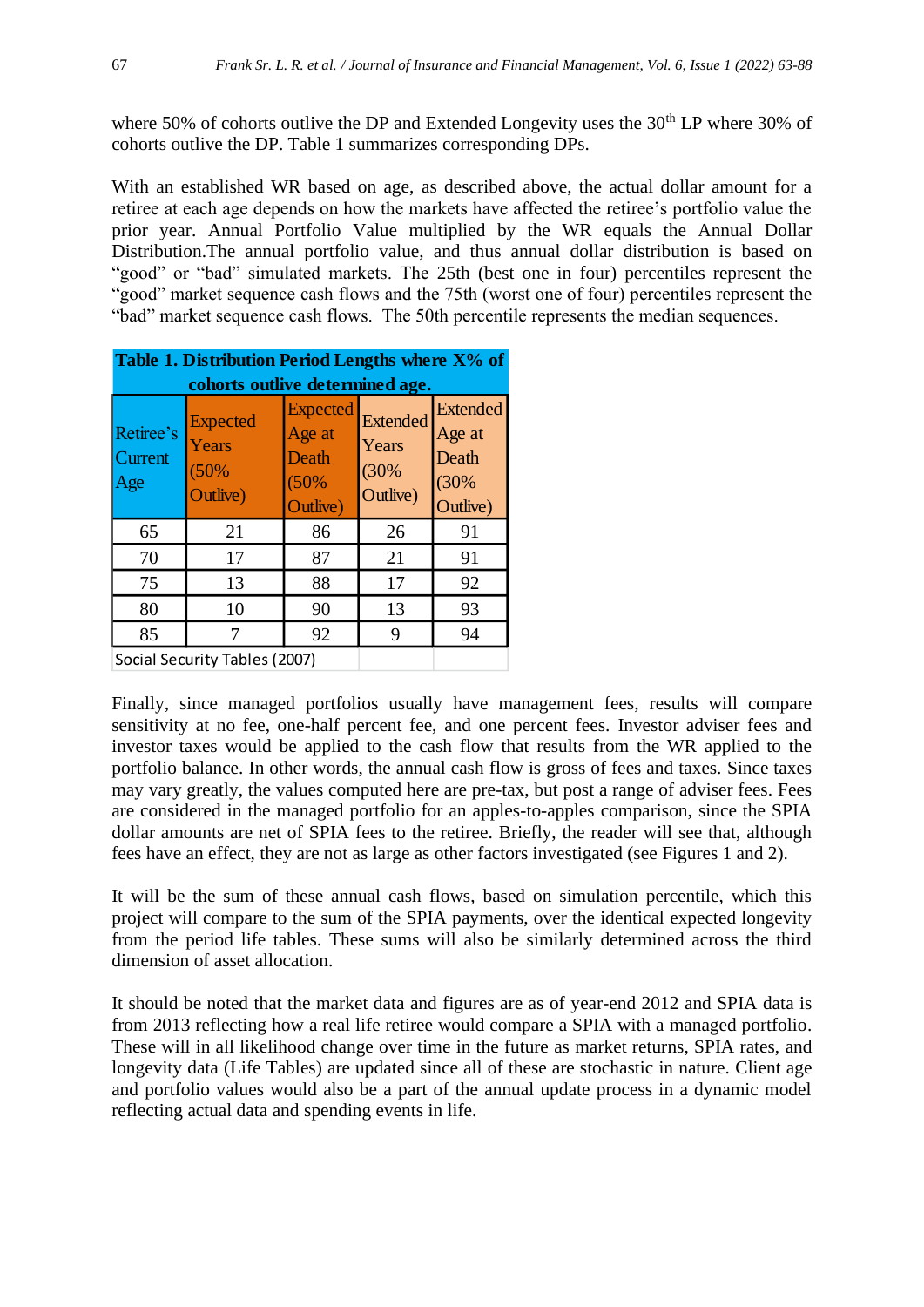In sum, what is unique to this paper is the methodology to track cash flows annually through a portfolio distribution's lifetime, by simulation percentile and asset allocation, and compare that cash flow to that of a SPIA.

#### **Methodology – Comparison between Annuitization and Monte Carlo Simulation**

Returns are based on four main asset classes from Ibbotson**®** SBBI**®** through December 2012: 30 day T-bill, US Intermediate-term Government Bonds, S&P 500 Stock, and US Small Stock. All returns are converted into "real returns" (i.e., adjusted for inflation) using SBBI US Inflation.

Social Security (2007) Period Life Table (available at [http://www.ssa.gov/OACT/STATS/table4c6.html\)](http://www.ssa.gov/OACT/STATS/table4c6.html).

2000 Annuity Life Table (available at<http://www.soa.org/> (search term 2000 Annuity Table).

Present SPIA payouts are used from <http://www.immediateannuities.com/> and discounted over the stated period by the same inflation from the Ibbotson data above.

Methodology compares an expected total sum of money received between a SPIA and managed assets, over a given time period, in real terms, across various asset allocations (from 0% equity to 100% equity). Past FMB study methodology employed annually recalculated simulation results, based on asset allocation, *rolling* portfolio values and withdrawn dollar amounts *each year,*; serially connected to each other as they would be in real life. New to this study are fees at the 0%, 0.5% and 1.0% levels calculated to determine a range of fee sensitivity. The depicted sum of distribution dollars are between the  $25<sup>th</sup>$  and  $75<sup>th</sup>$  simulation percentiles to illustrate the most likely boundaries that a retiree may experience *throughout* the remainder of their lifetime (i.e., portfolio values would most likely fluctuate within this range of values).

As described in the overview above, a retiree today faces a choice between annuitization and management of retirement income. Everything about the future, known today under either choice, is equally as blurry. How do the choices compare to a consumer in terms that matter to them?

First, what is the present monthly SPIA payment available for Mary, a 65 year old female? Subsequent values to be annuitized at later ages come from the  $50<sup>th</sup>$  percentile portfolio balance at each future age (using 40% equity value). This is because, at age 70 for example, Mary may not have annuitized, but managed her monthly income, through the model described earlier until reaching a later age. All portfolios are managed with withdrawal adjustments based on age as described in FMF 2012b in order to extend portfolio values into any superannuated age that a retiree may reach.

The starting value is \$1,000,000. From immediateannuities.com for Mary, a 65 year-old female in Texas (a State with no SPIA premium tax; thus values here are pre-premium tax<sup>2</sup>) today would receive a Single Life with No Payments to Beneficiaries monthly payment of \$5,170. Compare this SPIA payment to the monthly payment of \$4,260 per month from the 3D model at age 65. 2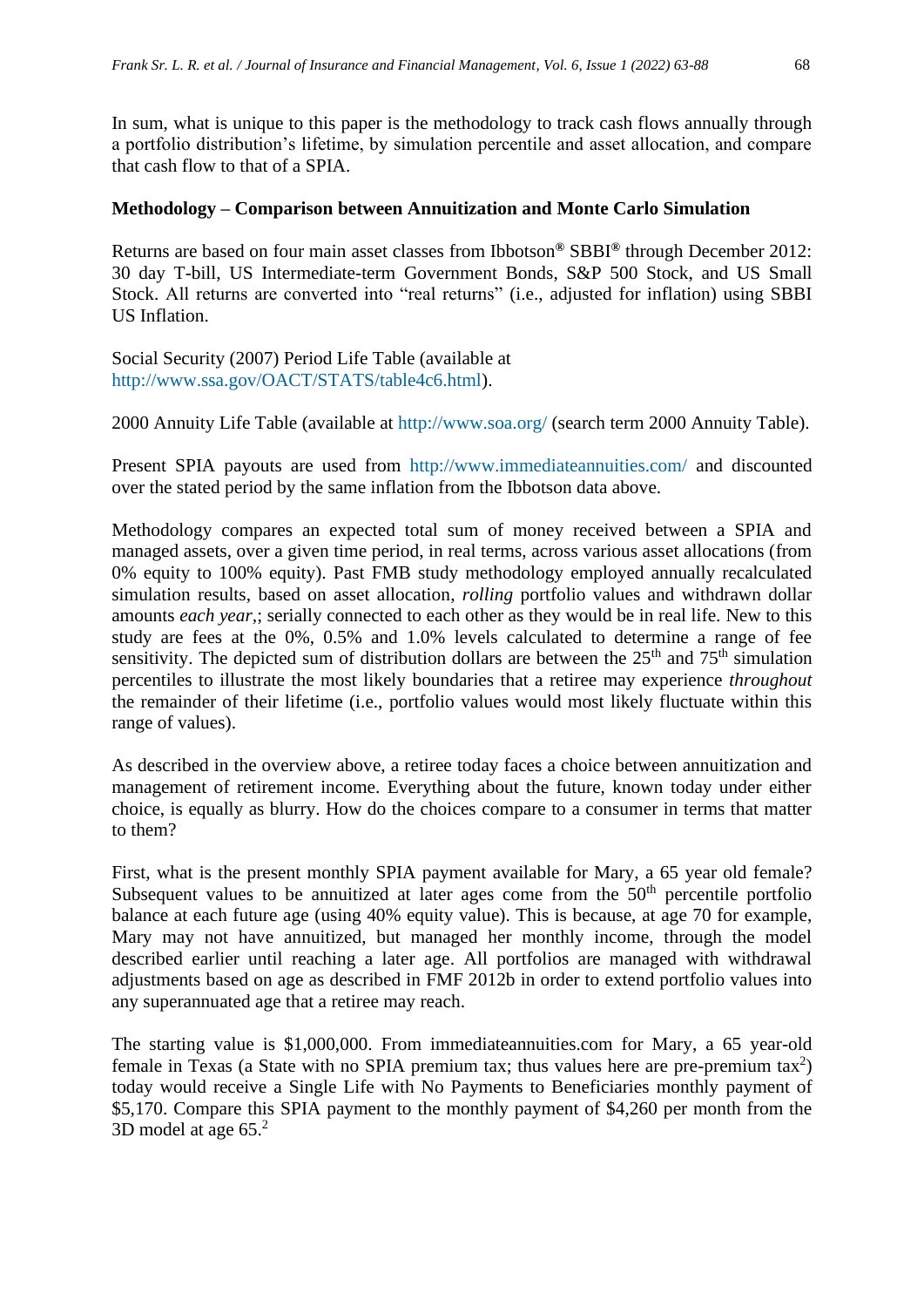It initially may appear that the SPIA will generate more income than a managed account using these beginning values. However, the SPIA is fixed and the cash flow from the managed account is based on the markets' inflation adjusted real returns. To make the numbers comparable, the SPIA is adjusted for inflation (average 3.0401% over the study period). Based on the expected remaining lifespan (N) of 21 years (Table 1) the inflationadjusted present value for the SPIA =  $\sum_{1}^{N}$ (monthly SPIA\*12)/((1+0.030401)^N), is \$952,664. The managed account is expected to generate \$1,633,412 (40% equity, 1% fee, including portfolio balance at end of 21 years) or \$1,125,936 (excluding portfolio balance after 21 years).<sup>2</sup> Mary should expect an extra \$173,272 (1,125,926-952,664) of purchasing power in current dollars over her lifetime with the managed account plus a residual balance of \$507,476 that may be used for bequest or continuing income.

Figure 1 summarizes the expected total income sums at various allocations, simulation percentiles ( $25<sup>th</sup>$  good sequences,  $50<sup>th</sup>$  median, and  $75<sup>th</sup>$  poor sequences), fees, by various ages that are time slices through the 3D model. In reality, market return sequences would tend to fluctuate around the median values. Monte Carlo simulations do not predict the future, but they do provide a range of possible outcomes upon which decisions may be made. The left side of Figure 1 uses expected longevity while the right side uses extended longevity ages and resulting DPs (Table 1). Figure 2's only difference is that ending portfolio balances are not included in the total lifetime cash flows to equalize the comparison is a retiree gives up their portfolio to buy a SPIA.

Rather than an assumed zero portfolio value at the end of any given distribution period, this paper looks at the range of possible portfolio values at the simulation's end age, which represent future income potential either through a managed portfolio approach, or through purchase of a SPIA at that end age, for income to continue beyond that age because the retiree is still alive. Therefore, this is a timeline approach where the decision to get a SPIA is delayed and comparison made going forward from those later ages so that market return sequence risk may be better evaluated from those changing ages going forward.

The methodology provides a deeper insight into how long a retiree needs to outlive cohorts by comparing expected longevity  $(50<sup>th</sup>$  percentile as shown in longevity tables) to the  $30<sup>th</sup>$ percentile where a retiree outlives 70% of their cohorts. Further research in needed to provide more insight regarding the sensitivity of the breakeven between SPIA lifetime total cash flow compared to that of a managed portfolio as a function of longevity percentile.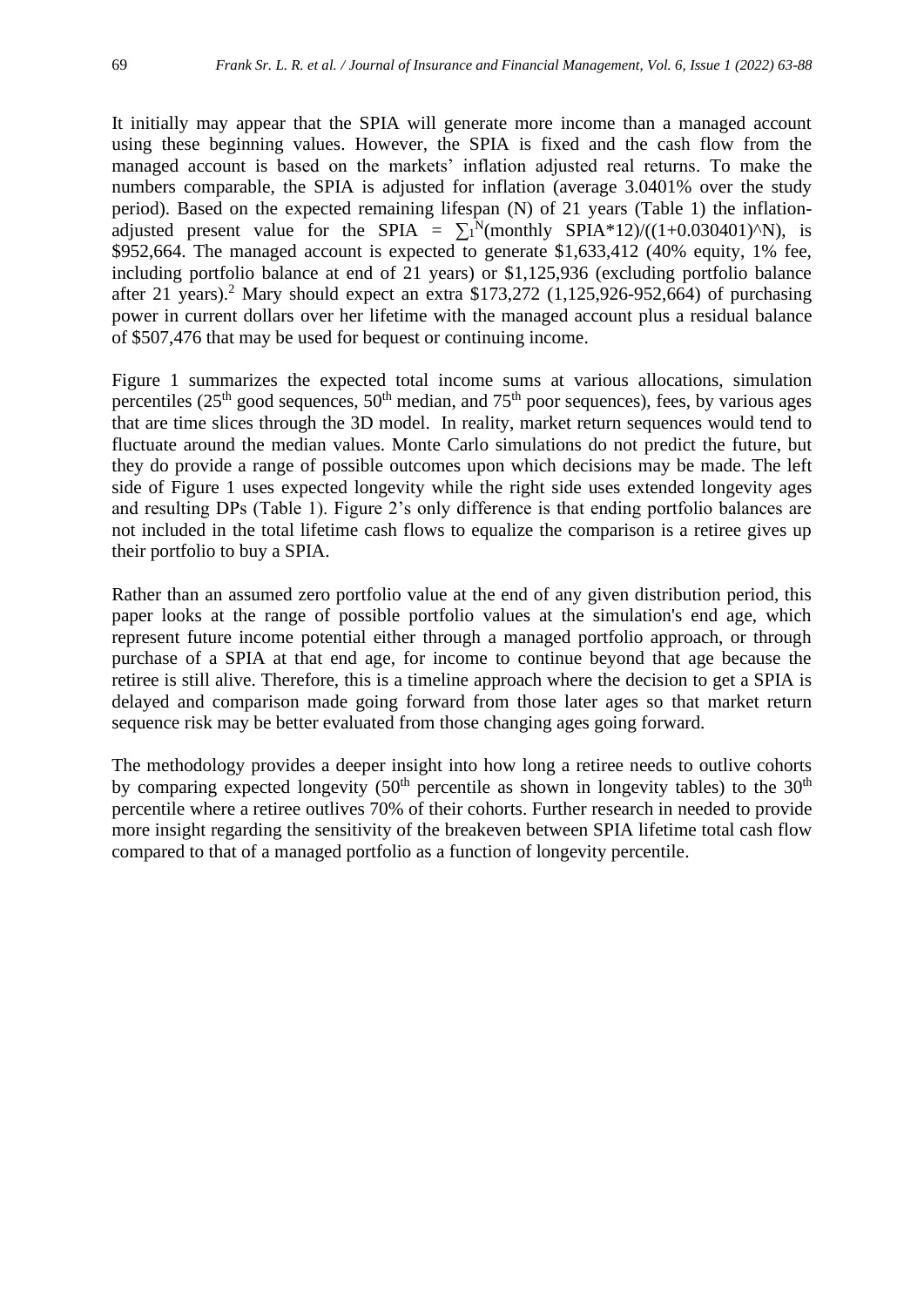

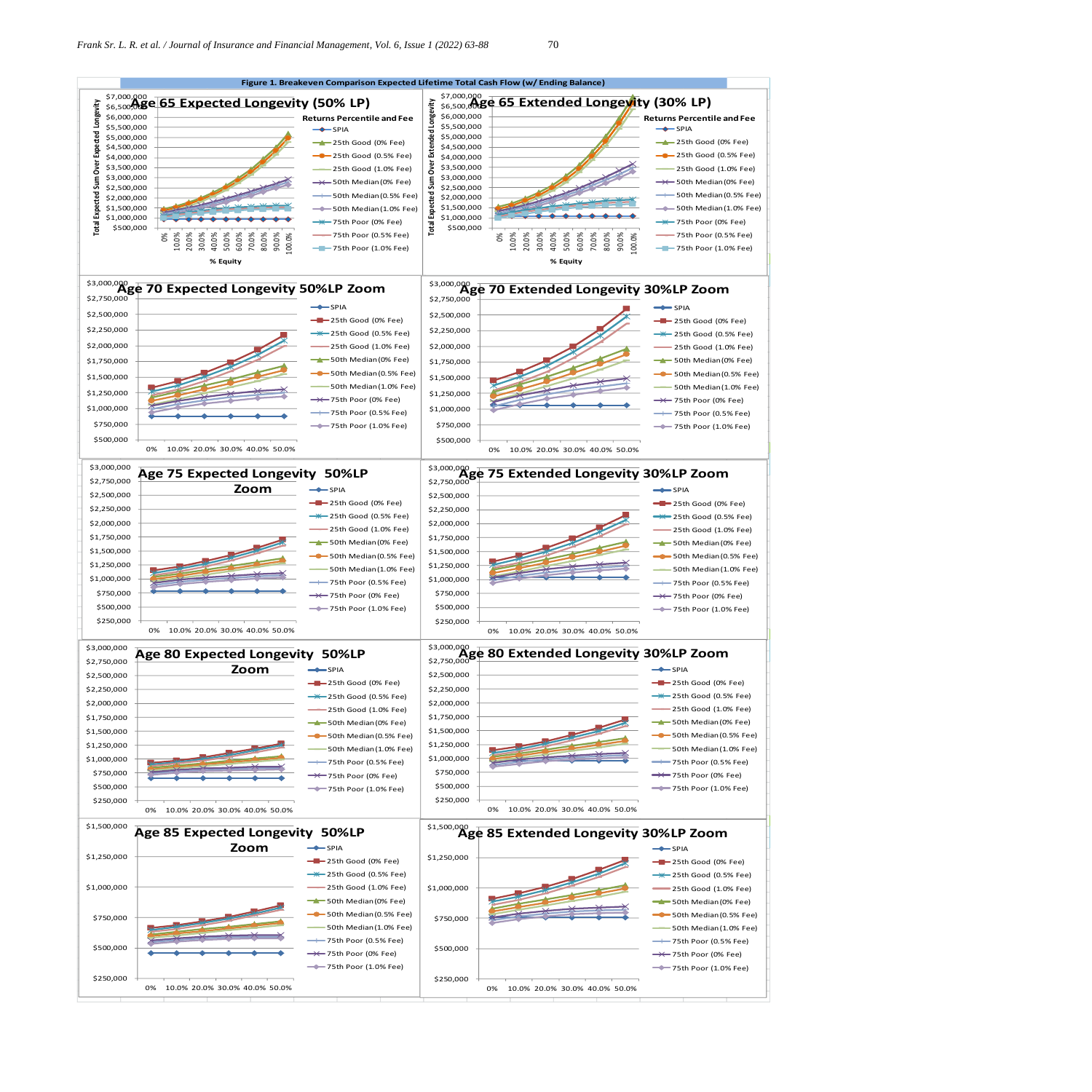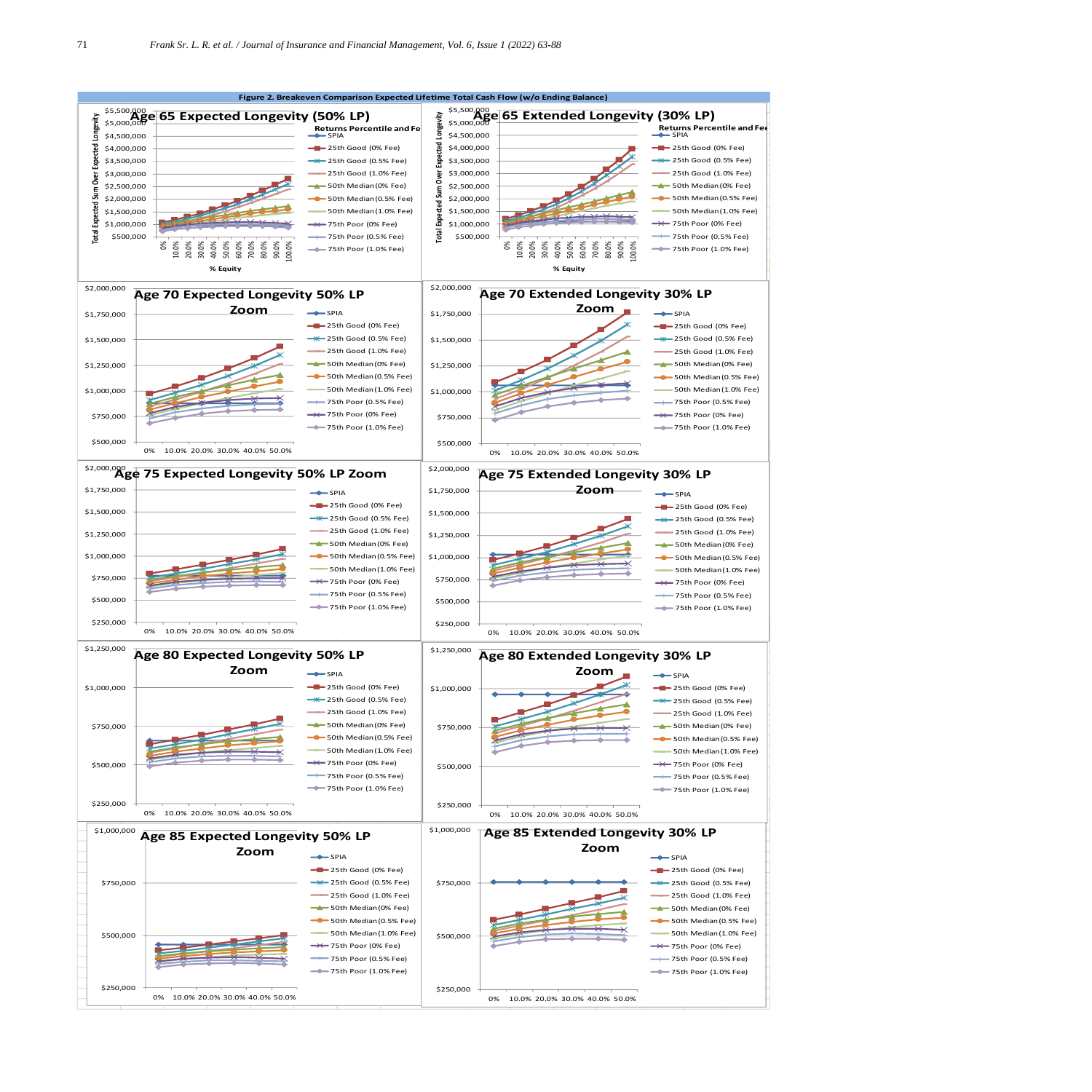Those graphed values in Figures 1 and 2 that lie above the "SPIA" line are above that breakeven value, while those graphed values that lie below the "SPIA" line are below that breakeven value. For example, if none of the managed portfolio total income sums fall below the annuity breakeven line, with or without ending expected ending portfolio values, a SPIA, in those situations, would be the less efficient manner to get better total lifetimes sums of income.

What a SPIA does is provide protection against living through extensively long poor markets, i.e., longevity during bad times. The reason that SPIA begin to make sense for older retirees is that it is easier both to have a significantly long bad market compared to expected lifespan at greater ages AND at greater ages the variability of remaining life increases relative to expected longevity (Mitchell, 2010). So both parts of the risk avoided by SPIA are increasing. However, what cannot be observed in the figures is the risk of SPIA failure (insurance company fails) due to low returns during those same long poor markets.

Figures 1 and 2 illustrates the dynamics of time and portfolio growth as well as the effect a higher withdrawal rate has on the remaining portfolio balance. You may think of the figures as seeking an age where crossover from a managed portfolio to a SPIA may occur. When ending portfolio balances are added back to the total cash flow *at expected longevity age* (assumes the retiree died as expected), in all cases the sum total of cash flow from the portfolio exceeds the breakeven line representing the cash flow from the SPIA.

In most cases, the longer the time a portfolio has for growth, the greater the difference between the total sum from a SPIA and a portfolio, in other words, a 65 year old has longer to reach their early 90's as compared to an 80 year old.

Panels in Figures 1 and 2 labeled "Zoom" focuses on the allocations at and below 50% equity since these are the allocations a retiree would more likely be comfortable with. Higher equity allocations have more cash flow because of the nature of higher returns associated with those allocations, however the increased volatility also associated with increased equity exposure is visualized by the wider dispersion of simulation percentile results between  $25<sup>th</sup>$  and  $75<sup>th</sup>$ Percentile results.

Portfolio values would most likely fluctuate much closer to the median value, especially if spending adjustments as described in FMB 2011 are used. Barberis (2013) describes the emotions of spending adjustments "The intuition is that, upon receiving a negative income shock, the individual prefers to lower *future* consumption rather than current consumption. After all, news that future

consumption will be lower than expected is less painful than news that current consumption is lower than expected. Moreover, when, at some future time, the individual actually lowers consumption, the pain will be limited because, by that point, expectations will have adjusted downwards." Thus, if a retiree is pre-prepared for an eventuality ahead of time through discussing the possibility, either positive or negative spending patterns, when the time comes the pain may be more muted.

Managed portfolio cash flows that plot above the SPIA line represent total cash flows that exceed the SPIA cash flows for the DP in Table 1, and managed portfolio cash flows that plot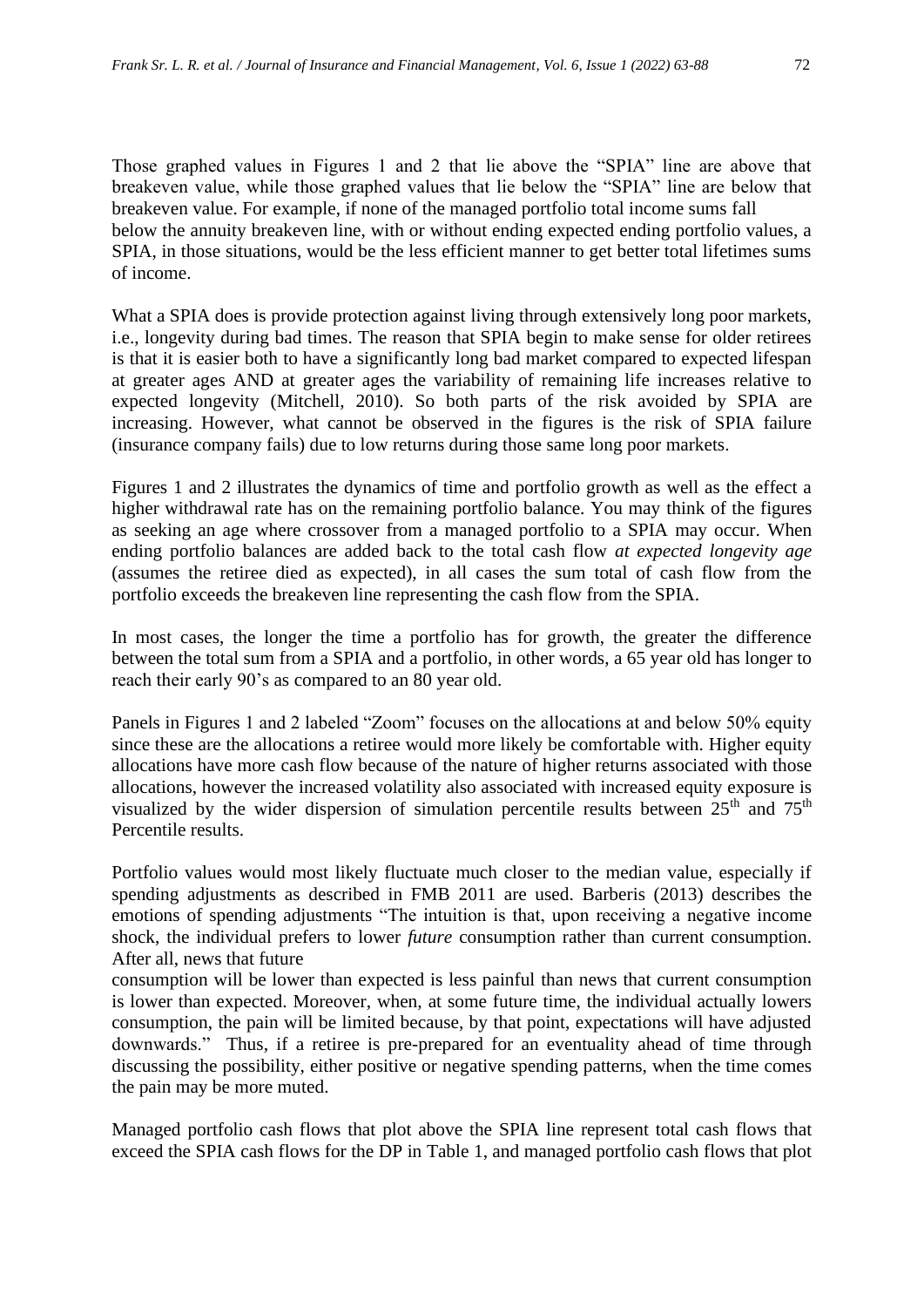below the SPIA line represent total cash flows that do not exceed the SPIA cash flows for the same time period.

The age shown in each figure is the retiree's current age. The results shown in each figure represent the values *after* the expected numbers of years from the life table have passed.

What the figures show that hasn't been shown in previous research, is the degree of risk (equity exposure) a retiree with a managed portfolio may be willing to take, based on their age as part of their decision to annuitize or not. If they are comfortable with an equity allocation higher than that indicated in a figure, then they should continue managing assets. If not comfortable, then they should annuitize. Notice too, and this is very important, that the SPIA only begins to come into play for those who have a tendency to outlive their cohorts and only at advanced ages when they no longer have a long remaining lifespan over which to generate market returns. And this is the real purpose of SPIAs; transferring the greater relative longevity risk at advanced ages to SPIA providers.

The insight here is that at any age, in order to justify self-managing their portfolio, a retiree does need to have both a sense of likely being in the group of long lived cohorts and a comfort level with the equity allocation required to do better than a SPIA. Part 2 to this paper will demonstrate how this comparison may be made in a spreadsheet.

Note that ending portfolio values are not affected by fees and taxes. The methodology used in this paper is to take fees (0.5% or 1.0%) from the annual cash flows (fee comparisons are depicted in the figures). In other words, fees are considered part of the sustainable annual withdrawal cash amount. Taxes would be treated in the same manner, by coming from the annual cash flows, and are not included in this paper since taxes are situation dependent, i.e., distributions are pre-tax in this paper. The effect then is that the net after-tax cash flow would be different for different retirees. However, the gross cash flow is not affected by taxes using this method, and is thus comparable.

#### **Observations**

If the retiree has a bequest goal, then Figure 1 shows that even for those who suspect they may outlive 70% of their cohorts (right side), let alone just expected longevity (50%), managed withdrawals plus retained value falls above the SPIA breakeven line. Other than in the most pessimistic of market expectations and risk aversion, managing the portfolio makes sense at all ages. The retained portfolio value still remains to provide income beyond the ending age at the end of the DP in Table 1 should the retiree still remain alive (FMB 2011, 2012a, 2012b).

The portfolios' ending value becomes irrelevant when a SPIA is purchased, and thus Figure 2 comes into use since both comparisons would not have an ending value (although, until the SPIA is actually purchased, the retiree does in fact still retain an ending balance, although uncertain as to value). In this case, the right side of Figure 2 suggests that the earliest a breakeven assessment should be made is possibly after age 70 (for the most market pessimistic of retiree, who is also most optimistic to outlive 70% of their peers). While the left side of Figure 2, for the average retiree who simply feels they'll meet expected longevity (50%) the age to review switching to a SPIA is around age 80.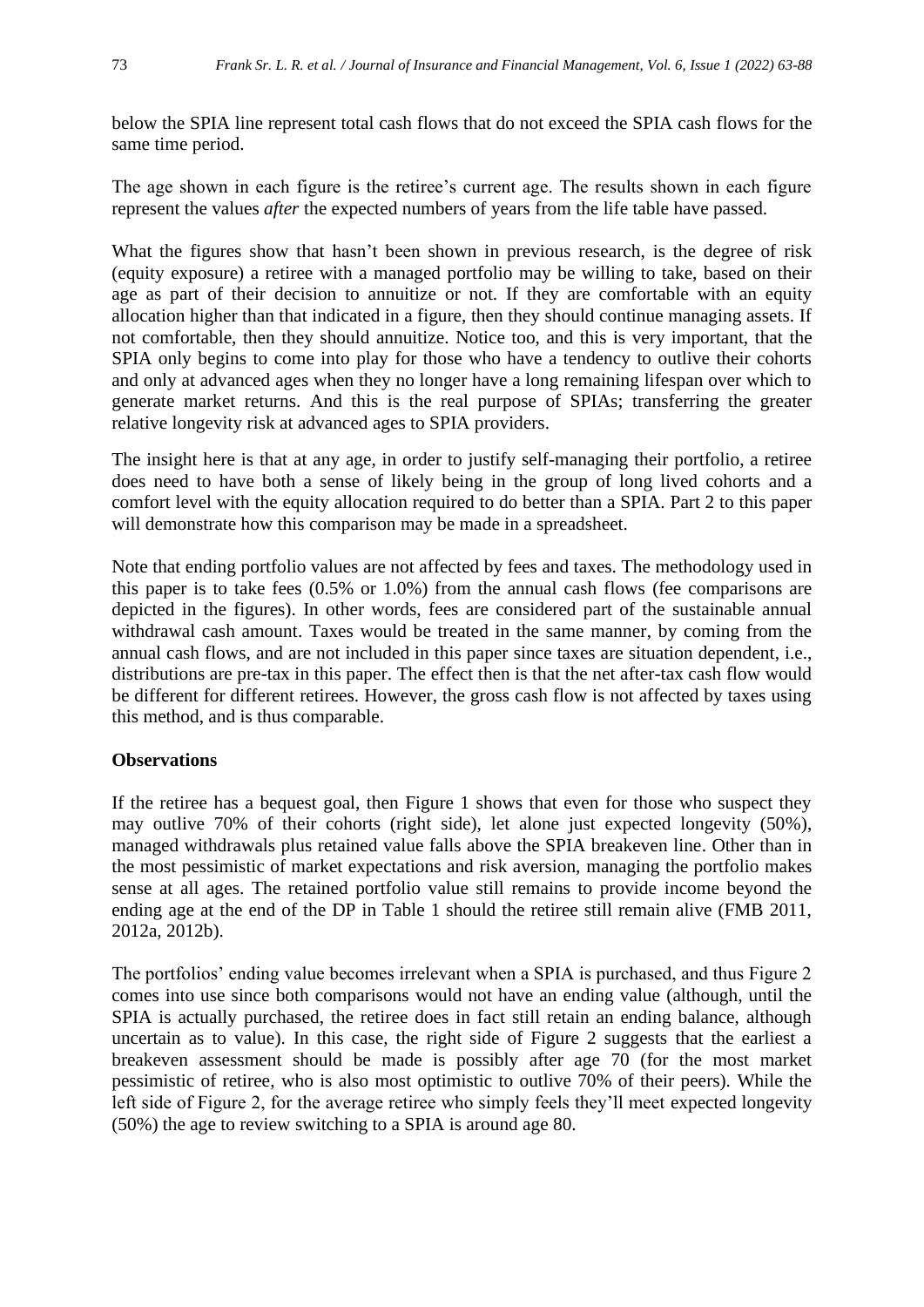By their nature, a SPIA requires a retiree to purchase, at some particular age while remaining lifetime is uncertain, because this is the mechanism where mortality credits originate. Mortality credits happen because those who die before the expected age fund those who continue to live longer than expected. Clearly someone in poor health should not use a SPIA since they most likely would not live long enough to recoup their money or mortality credits.

The current low interest rate environment, where SPIA cash flows are low as a result, suggest that policy decisions about encouraging the purchase of SPIAs prior to age 80 may be misplaced. However, a SPIA may be appropriate if the retiree may demonstrate a tendency as a spend thrift and a managed portfolio approach therefore may not be appropriate to ensure a prudent income for life. Buying a SPIA today may avoid the risk of lower SPIA rates later; or may lock in lower rates today relative to potential higher SPIA rates later.

This research demonstrates a breakeven evaluation process between self-managed portfolios and SPIAs, not a risk-adjusted value of either approach. The purpose of the paper is to demonstrate a straight forward method to determine breakeven points. Due to the stochastic nature of all the inputs, it is not a one-time-and-decide process. Instead, this process should be revisited each year and all relevant factors considered until such time the retiree makes the decision to switch from managing their assets to a SPIA.

If a retiree is concerned about *outliving* the ages in Table 1, *and not comfortable* with an allocation above the SPIA breakeven line in Figure 2, then they should consider purchasing a SPIA based on their current age. On the other hand, if they do *not* believe they'll outlive the ages in Table 1, then the benefits of a SPIA that go hand in hand with insuring income for long life would not be realized and thus the retiree should *not* buy a SPIA, especially if they *are* comfortable with an allocation *above* the SPIA breakeven lines. If they retain ownership of their portfolio by not buying a SPIA, then the relevant figure is Figure 1 since the ending balances are still retained by not buying a SPIA.

Not all risks are the same. If there is a risk of the retiree being a spendthrift, then a SPIA would provide income for life and avoid such risk. If there is *little* risk of long life, transferring assets to a SPIA to insure against that risk is not efficient. At what point does transferring assets to a SPIA make sense? The results above suggest that only when the possibility of outliving 70% or more of your cohorts exists, and then only at elderly ages, although the retiree will always have unknown remaining life expectancy. For ages younger than 75 to 80's, the assets are best kept within the family and future heirs since both inflation and possible future market returns have time to do better than SPIA lifetime sums do.

The methodology used in this paper for a SPIA may also be used to evaluate a decision between choosing a pension lump sum offer, which would then be managed in a portfolio, vs. accepting the pension payments for life (no COLA), which would be comparable to a SPIA. A factor, not considered in this paper, is that a retiree should consider the business risk of the insurance company; will they remain in business as long, or longer, than the retiree is alive? SPIA payments should not be considered completely risk free. Since the insurance company issuing a SPIA invests in the same markets as do the managed portfolios, if the retiree concern is continued poor markets (e.g., the 75th percentile managed values), then the risk increases that the insurance company cannot continue to afford a SPIA established during better times.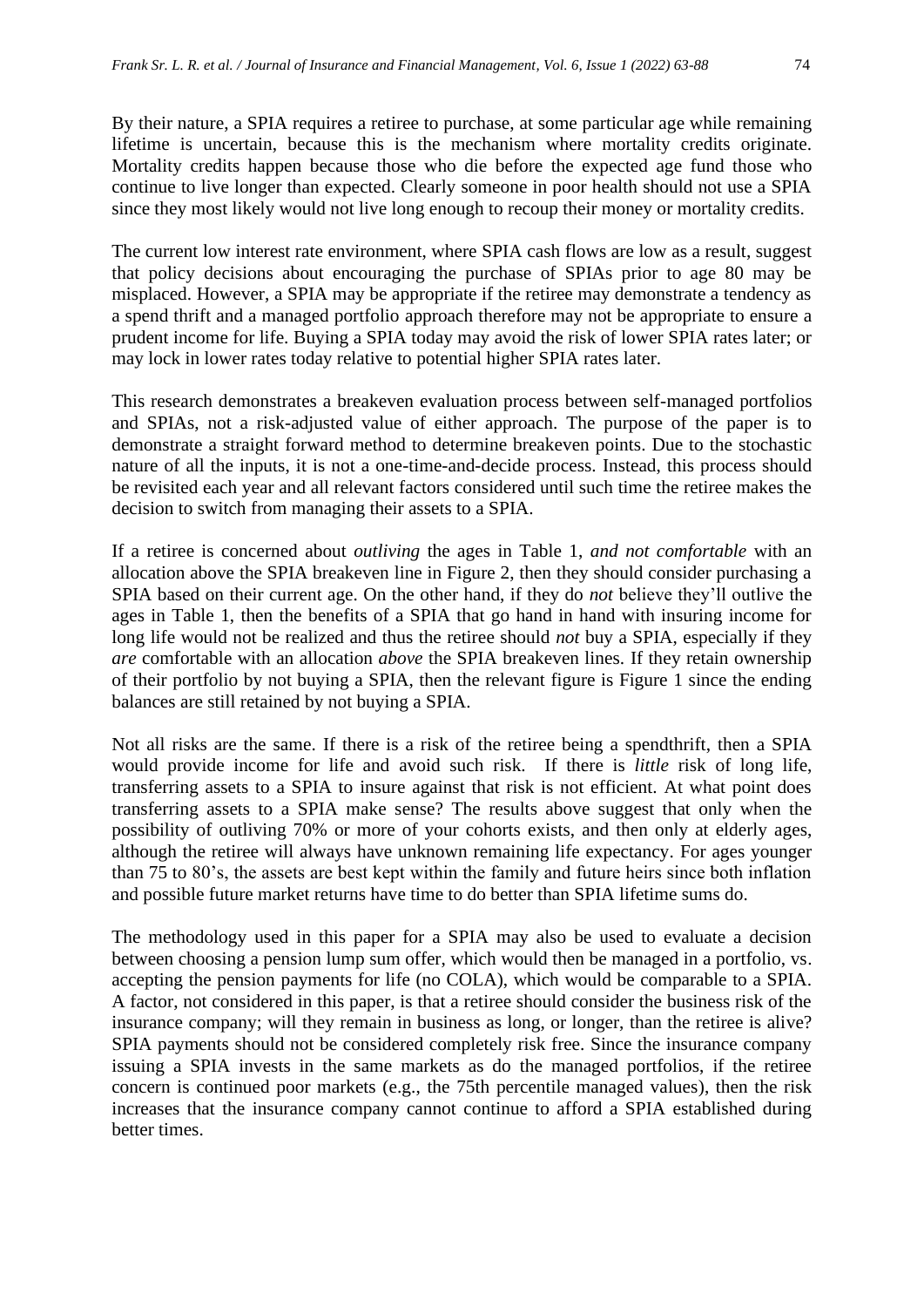Further research is needed to look into possible combinations of partial annuitization over time schemes, and/or use of longevity annuities (deferred income annuities or DIAs) which don't payout unless a later age is actually reached. The purpose of this paper is to introduce the concept of cash flow comparisons.

#### **Up to this point**

The data up to this point in the paper has been derived from the general population Social Security table. How does choice of life longevity table affect the breakeven point? Also, is there a simple way to do these comparisons?

The following segment of the paper will cover a practical method to determine a relative breakeven comparison after showing the reader the differences between a healthy population (2000 Annuity Table) and general population (Social Security Table). At the end, the paper will also discuss the practical use of the SPIA Annual Payout Rate (APR) to determine breakeven thresholds.

#### **Brief Overview for remaining half of paper**

The paper above compared self-managed portfolios with the option of a SPIA using the Social Security "general population" tables.

What about using other Longevity Tables for a "healthier population" such as the 2000 Annuity Tables? How does using longer distribution periods that result from using such a table change the comparison?

Figure 3 shows the differences (Annuity Table minus Social Security Table) in Distribution Period (DP) lengths, by Longevity Percentile (LP) (percent of cohorts that outlive cohorts at any given age). At age 61 the Annuity Table results in an additional 4 years of DP at a LP of 80% or less. As a retiree ages, the difference between the tables becomes smaller. Retirees with low LP expectations (expect to live longer than average, e.g., 20% LP expect to outlive 80% of their cohorts) are affected more by the difference in table choice. Retirees with high LP expectations (e.g., 80% LP expect to outlive 20% of their cohorts) the table choice makes no more than a one-year difference after age 78. Notice that both tables begin to merge at older ages. Basically the effect, seen later, of a shorter (longer) DP is a higher (lower) WR and thus slight higher (lower) annual cash flow. More on the impact between tables may be found in FMB 2011 SSRN.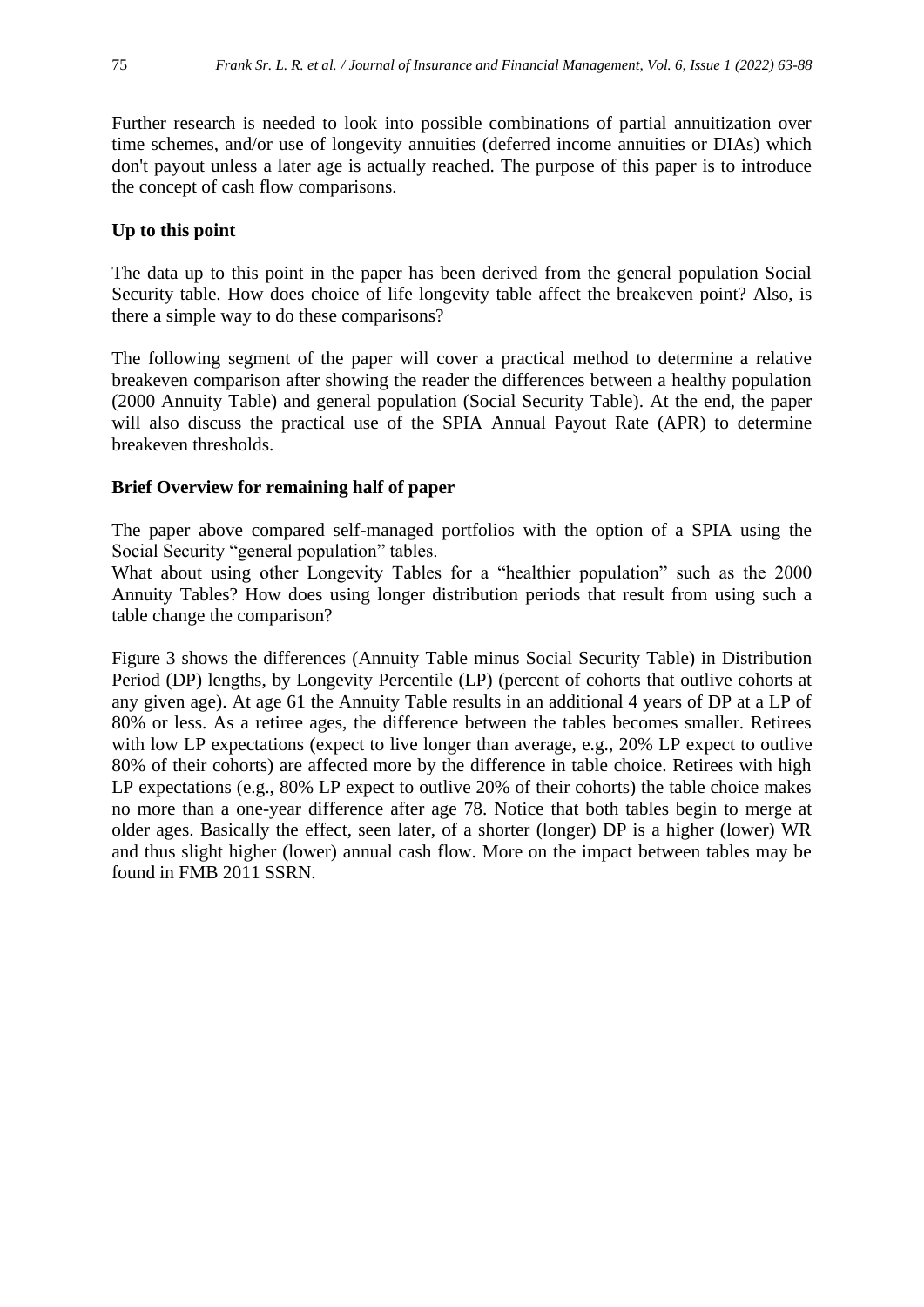

The reader may compare Table 2 Distribution Periods to the Social Security DPs to Table 1 above.

| Table 2. Female Example (Longer Longevity) Comparison between         |         |                                             |     |                                    |                       |         |
|-----------------------------------------------------------------------|---------|---------------------------------------------|-----|------------------------------------|-----------------------|---------|
| Annuity 2000 (Healthy Population) Table and Social Security (General  |         |                                             |     |                                    |                       |         |
| <b>Population) Table</b>                                              |         |                                             |     |                                    |                       |         |
| <b>Annuity Period</b>                                                 |         |                                             |     |                                    | <b>Annuity Period</b> |         |
| @ 50% Outlive                                                         |         | Social Security Corresponding @ 30% Outlive |     |                                    |                       |         |
| Age                                                                   | # Years |                                             |     | <b>XX% Outlive* Annuity Period</b> |                       | # Years |
| 60                                                                    | 29      | >                                           | 38% | 18%                                | <                     | 34      |
| 65                                                                    | 24      | $\geq$                                      | 39% | 19%                                | $\,<\,$               | 29      |
| 70                                                                    | 20      | $\geq$                                      | 38% | 20%                                | $\,<\,$               | 24      |
| 75                                                                    | 15      | $\geq$                                      | 42% | 22%                                | $\,<\,$               | 19      |
| 80                                                                    | 11      | >                                           | 39% | 21%                                | $\,<\,$               | 15      |
| 85                                                                    | 8       | >                                           | 37% | 23%                                | $\,<\,$               | 11      |
| 90                                                                    | 6       | $\geq$                                      | 39% | 23%                                | $\,<\,$               | 8       |
| 95                                                                    | 4       | $\geq$                                      | 43% | 22%                                | $\,<\,$               | 6       |
| 100                                                                   | 3       | $\geq$                                      | 46% | 18%                                | $\,<\,$               | 5       |
| *30 -> Extended Longevity<br>*50% = Expected Longevity by definition  |         |                                             |     |                                    |                       |         |
| The center percentages (Social Security) represent the % of "General  |         |                                             |     |                                    |                       |         |
| Population" cohorts that live as long, or longer, than their "Healthy |         |                                             |     |                                    |                       |         |

Population" (Annuity) cohorts.

The annuity table is a statistical subset of the overall general population. Table 2 compares the healthy population table (2000 Annuity) expected longevity periods with the percent of the general population (Social Security) table that outlive those same longer annuity-defined time periods. Some differences are due primarily to the rounding algorithm that determines table percentiles. The left half of Table 2 shows, at any given age, approximately 60% of the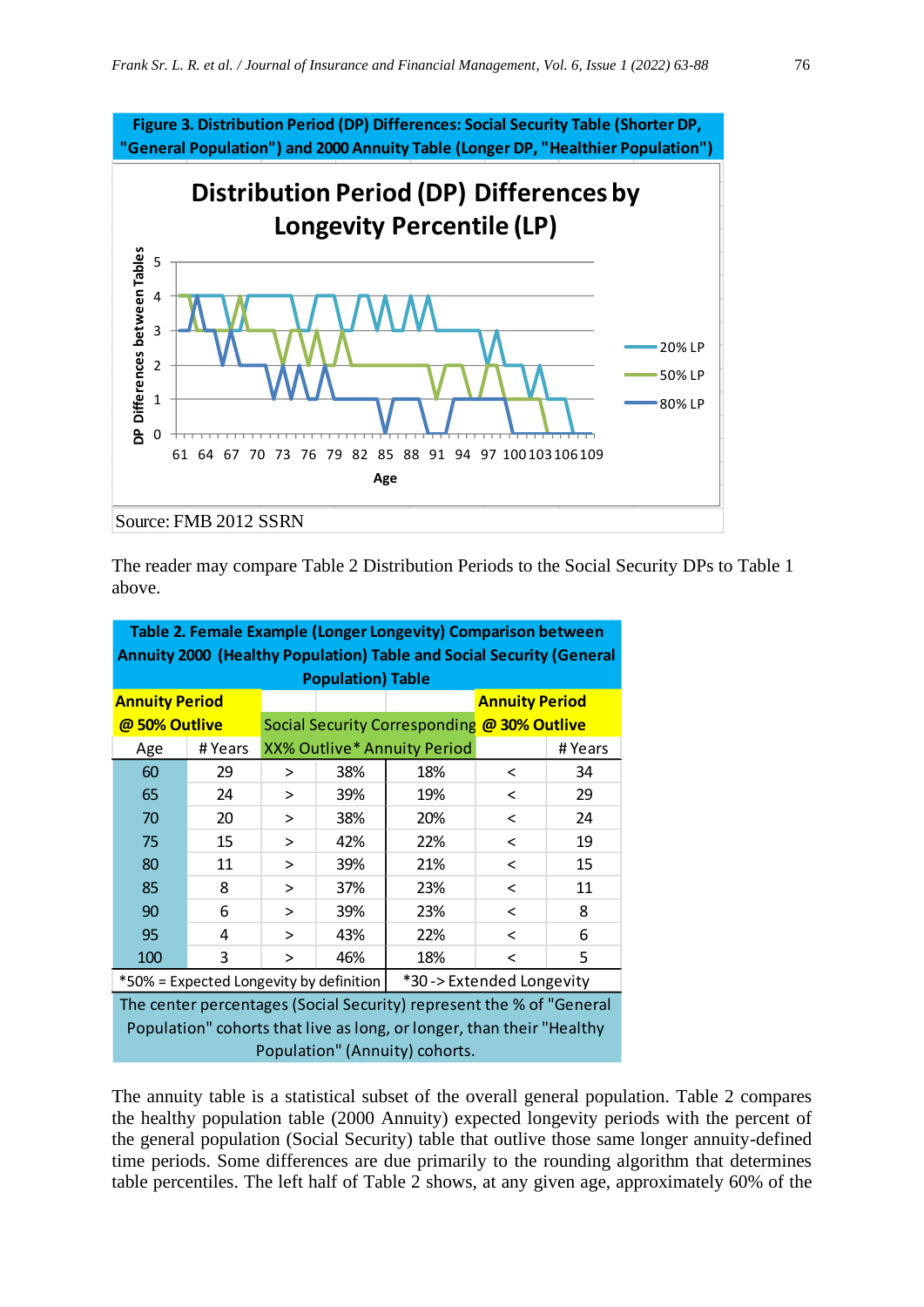"general" (Social Security) population dies by the same time period (#Years) that corresponds to "healthy" (2000 Annuity) population expected longevity (50% outlive by definition in both cases). Similarly, the right half of Table 2 shows approximately 80% of the general population dies by the same time period (#Years) that corresponds to the healthy population's 30% LP. A retiree really doesn't know which percentile they are in except by continuing to live. Mitchell (2010) shows that, as retirees age, the uncertainty of their remaining lifespan (coefficient of variation) increases. All life tables are subsets, of the same population, that overlap. Thus, use of any table would not produce unexpected results over another, since any table could be used by adjusting longevity percentiles to achieve similar results of another.

Since the breakeven point, in the first part of this paper, began to favor SPIAs when the Social Security longevity percentile was where 30% of the cohorts outlived their peers, the comparison in this paper is demonstrated using that same longevity percentile. What is the long term effect of using a more conservative period life table (one that results in longer distribution periods)?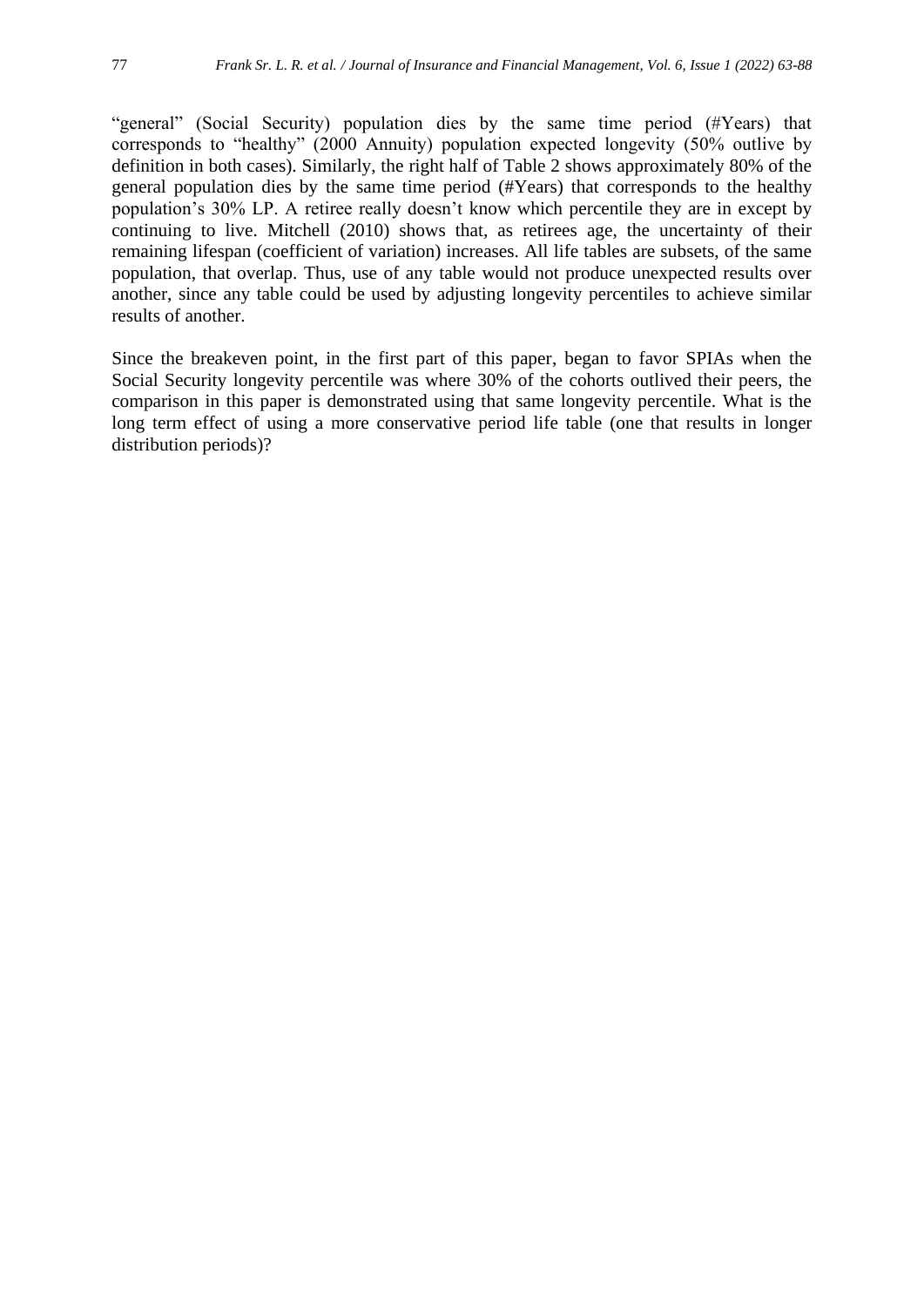

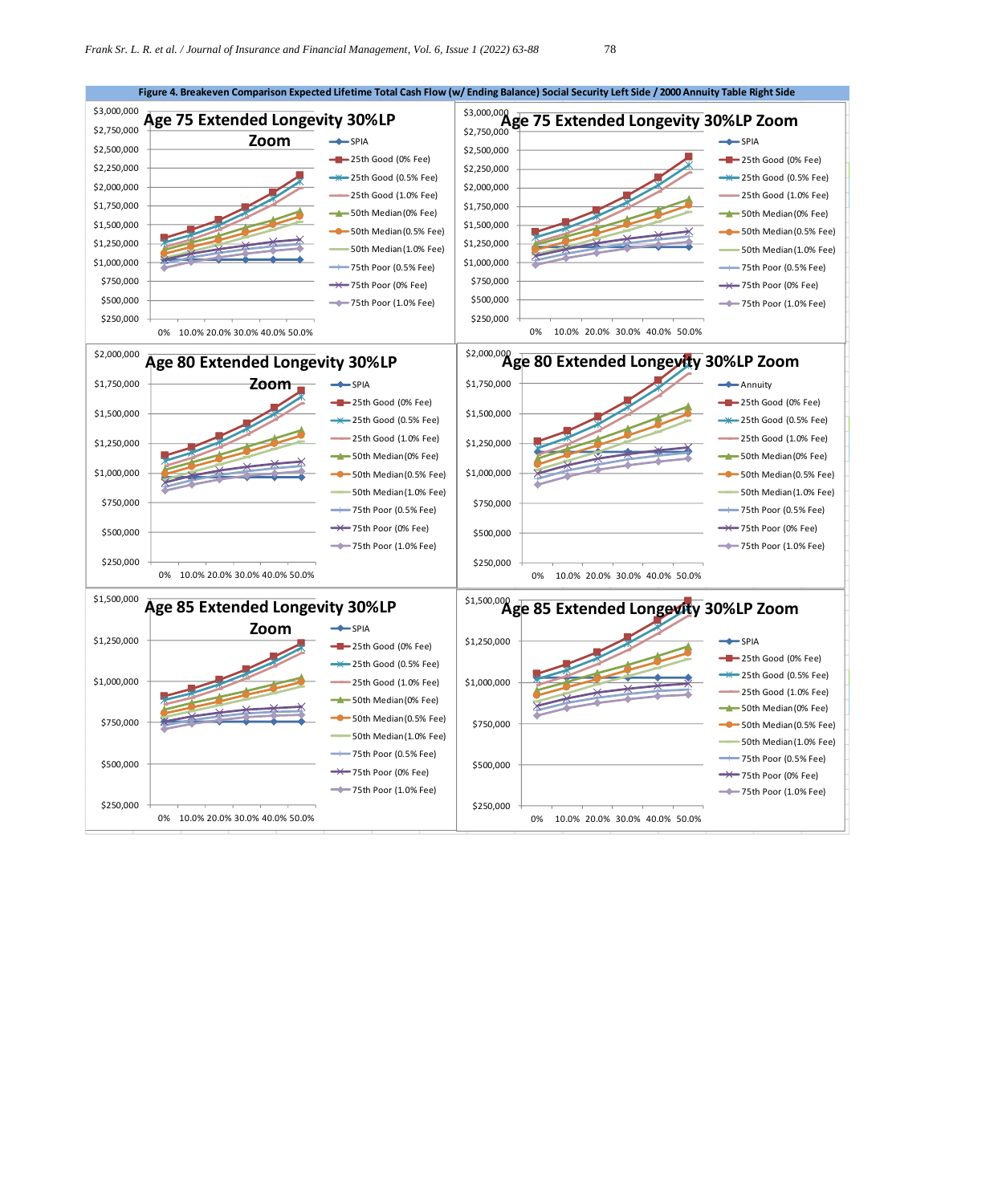Figure 4 illustrates the breakeven sums for a retiree wishing to leave a bequest; therefore ending portfolio values are included in the total lifetime sums. Figure 5 is for a retiree without a bequest motive and thus the ending portfolio values are not included in the total lifetime sums of the managed portfolios. A retiree with a bequest motive would be psychologically harder to switch to a consumption goal by purchasing a SPIA. The retiree should evaluate their comfort level with how much exposure to equity and well as their continued likelihood of their being in the group outliving 70% or more of their cohort.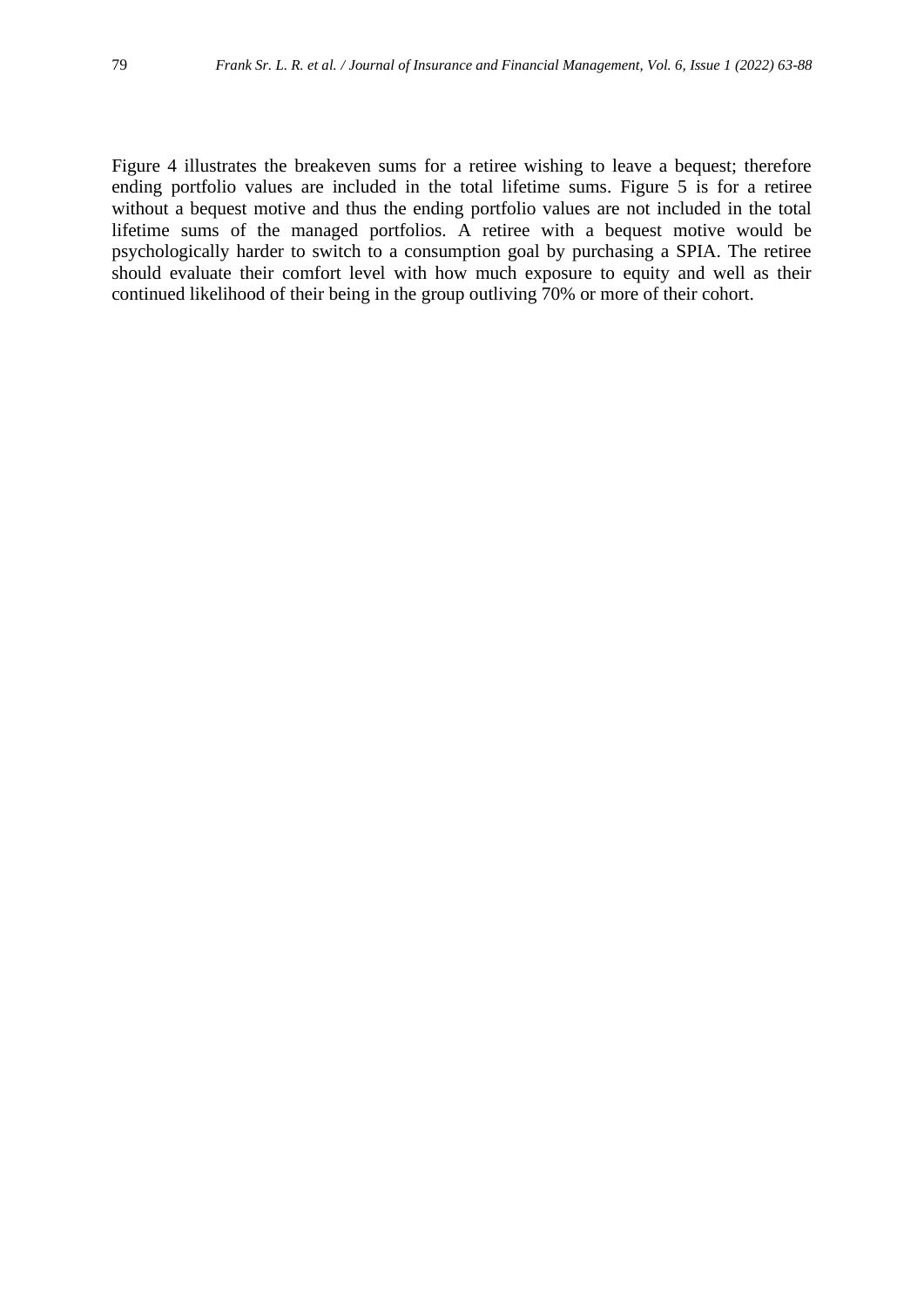$\frac{Zoom}{\leftarrow}$   $\frac{1}{SPIA}$ 

**Age 75 Extended Longevity 30% LP** 

\$250,000

\$500,000

\$750,000

\$1,000,000

\$1,250,000

\$1,500,000

\$1,750,000

\$2,000,000



0 % 10.0% 20.0% 30.0% 40.0% 50.0%



**Figure 5. Breakeven Comparison Expected Lifetime Total Cash Flow (w/o Ending Balance) Social Security Left Side / 2000 Annuity Table Right Side**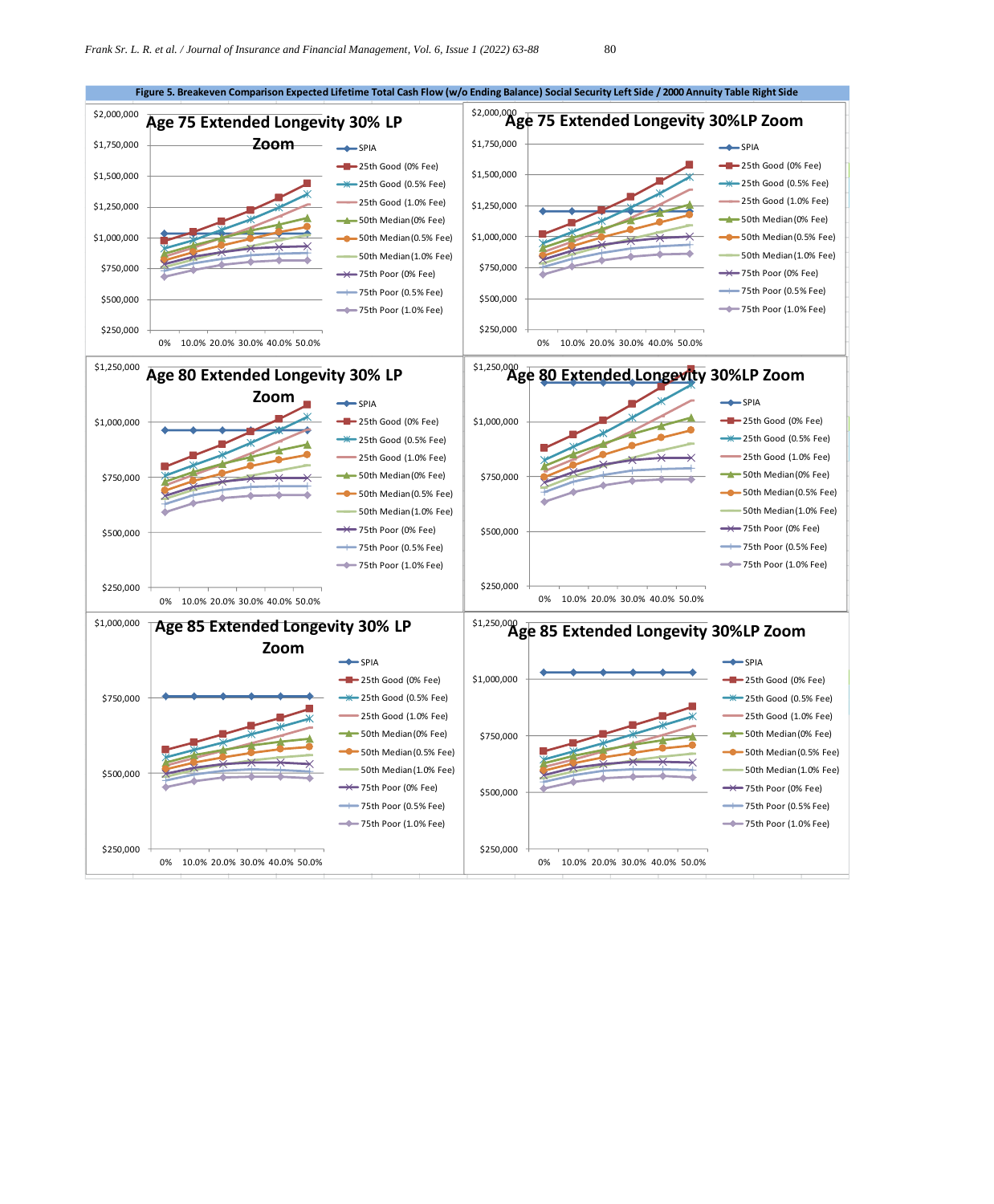The first observable effect from lower relative withdrawal rates is on the portfolio balances where lower rate balances are higher relative to higher withdrawal rate balances at any given comparison age. How does this affect the total lifetime cash flow sum comparisons and breakeven point? A comparison of figures 4 and 5 with Figures 1 and 2 reveals the following observations:

- Lower overall withdrawal percentage rates lead to higher relative portfolio values at any given age (withdraw less = retain more).
	- o For example: because of the greater preservation of portfolio values, the retiree has a greater asset value with which to purchase a SPIA at a later age. The higher portfolio value results in a higher SPIA monthly payment at older purchase ages. Example at age 85 using the Social Security Table, a median simulated portfolio value of \$739,000 may purchase a monthly SPIA income of \$8,100. Using the Annuity 2000 Table, the median simulated portfolio value of \$830,000 may purchase a monthly SPIA income of \$9,291.
- Because portfolio values are preserved due to lower withdrawal percentage rates using longer distribution periods from the Annuity table, the result is a higher lifetime total cash flow for the slightly longer distribution period (although each years' cash flow, using longer DPs, would be lower relative to that of shorter DPs; it is this effect that preserves portfolio balances for subsequent years).
- The higher monthly SPIA income raises the total remaining cash flow sum breakeven point. The managed portfolio has less time remaining for market returns to overcome the higher breakeven value. Thus, using period life tables that result in longer distribution periods (i.e., Annuity Table) yields lower withdrawal percentage rates that tend to preserve portfolio value for later SPIA purchase.
- These results are consistent with the bequest motive findings in FMB 2012b where lower percentage withdrawal rates that result from using longevity percentiles that fewer retiree cohorts may outlive, due to portfolio values preserved for bequest instead of using higher relative percentage withdrawal rates that would be consistent with a consumption motive.
- A retiree having a bequest motive may find it more beneficial to switch to a SPIA at a later age because the result of their motive would be higher relative portfolio values which may generate higher SPIA income. It turns out that a bequest motive and a concern about outliving assets are consistent and mutual concerns that may be achieved with income from a properly measured portfolio. However, the breakeven ages in Figures 4 and 5 suggest post-age 75 as the optimal time frame to begin evaluation of a possible switch from managing the portfolio to a SPIA. It should be pointed out that the retiree does need to also evaluate their likelihood that they are in the group which may outlive 70% of their cohorts in this example and if the original bequest motive is now a lower priority than outliving their assets.

#### **Annual Payout Rates**

As defined by ImmediateAnnuities.com, the Annual Payout Rate (APR) is the percentage of the purchase price (i.e., the premium) which is paid back to you each year and includes both interest and return of principal. The Payout Rate is NOT an interest rate. It is significantly higher than the actual interest rate credited to the premium.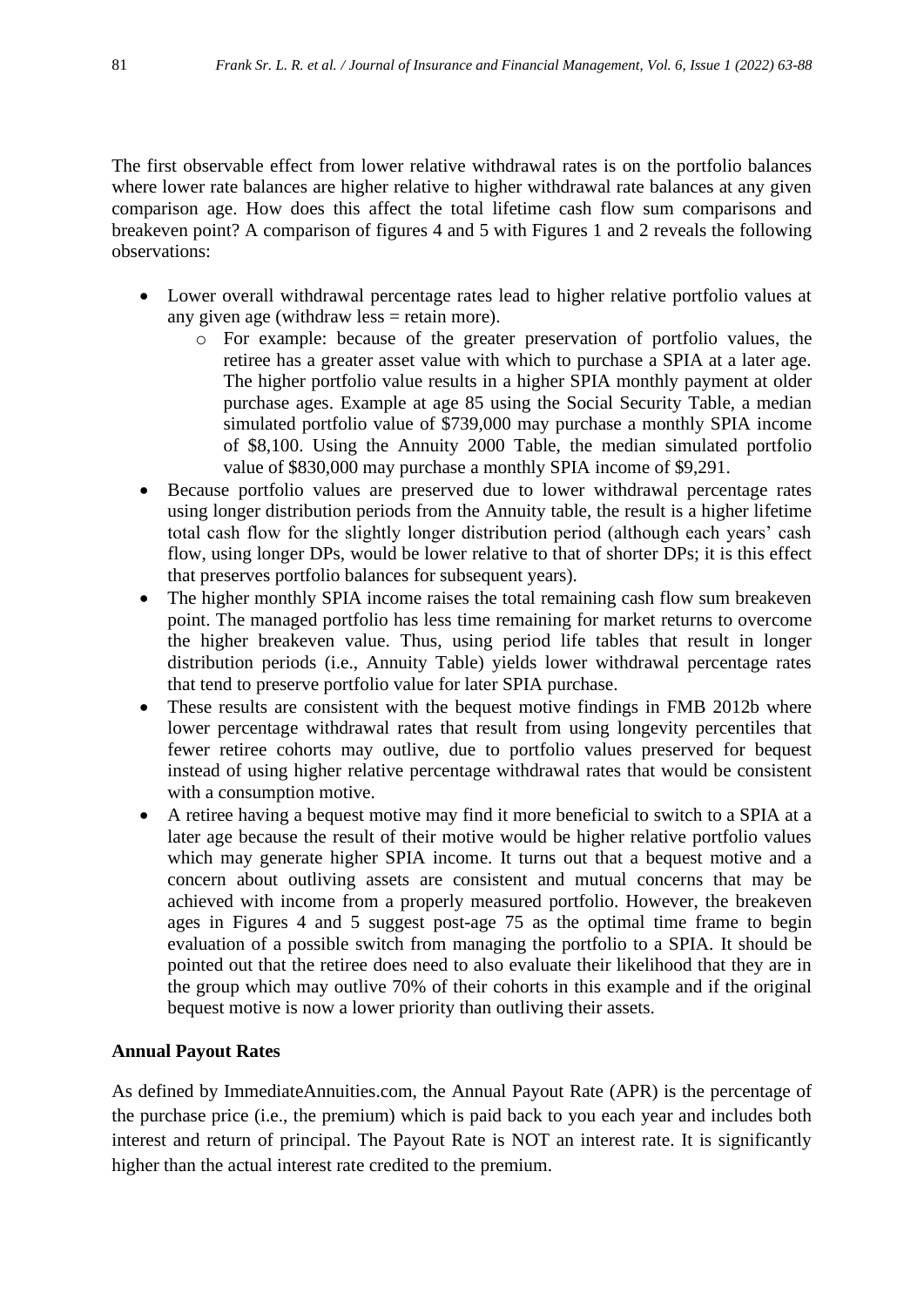The APR values derived in this paper are the result of a search function, described in practical application below, that solves for an equal value of total cash flow sum for the SPIA with the total cash flow sum for the targeted Monte Carlo simulation value (by allocation and fee level). Thus, a practitioner can compare past, present or future threshold APR values as demonstrated in Figure 6.

|                                                 |     |            |                                              | Figure 6. SPIA Annual Payout Rate (APR) Table Comparing 50% Equity to 20% Equity |                                          |                                              |  |
|-------------------------------------------------|-----|------------|----------------------------------------------|----------------------------------------------------------------------------------|------------------------------------------|----------------------------------------------|--|
|                                                 |     |            | Target APR @ 50% Equity and 1% Portfolio Fee |                                                                                  |                                          |                                              |  |
|                                                 |     |            |                                              | <b>With Ending Portfolio Balances</b>                                            | <b>Without Ending Portfolio Balances</b> |                                              |  |
|                                                 |     | <b>APR</b> |                                              | Expected Longevity Extended Longevity Expected Longevity                         |                                          | <b>Extended Longevity</b>                    |  |
|                                                 | Age | 2013       | 50% Outlive                                  | 30% Outlive                                                                      | 50% Outlive                              | 30% Outlive                                  |  |
|                                                 | 65  | 6.20%      | 11.61%                                       | 11.28%                                                                           | 7.77%                                    | 7.94%                                        |  |
|                                                 | 70  | 6.93%      | 12.21%                                       | 11.59%                                                                           | 8.05%                                    | 7.81%                                        |  |
|                                                 | 75  | 8.29%      | 13.64%                                       | 12.19%                                                                           | 8.60%                                    | 8.09%                                        |  |
|                                                 | 80  | 10.33%     | 15.64%                                       | 13.61%                                                                           | 9.81%                                    | 8.63%                                        |  |
|                                                 | 85  | 13.15%     | 19.84%                                       | 16.84%                                                                           | 11.89%                                   | 9.77%                                        |  |
|                                                 |     |            | Target APR is LESS than 2013 APR             |                                                                                  |                                          |                                              |  |
|                                                 |     |            |                                              |                                                                                  |                                          |                                              |  |
|                                                 |     |            |                                              |                                                                                  |                                          | Target APR @ 20% Equity and 1% Portfolio Fee |  |
|                                                 |     |            | <b>With Ending Portfolio Balances</b>        |                                                                                  | <b>Without Ending Portfolio Balances</b> |                                              |  |
|                                                 |     | <b>APR</b> |                                              | Expected Longevity Extended Longevity Expected Longevity                         |                                          | <b>Extended Longevity</b>                    |  |
|                                                 | Age | 2013       | 50% Outlive                                  | 30% Outlive                                                                      | 50% Outlive                              | 30% Outlive                                  |  |
|                                                 | 65  | 6.20%      | 8.89%                                        | 8.16%                                                                            | 6.40%                                    | 6.19%                                        |  |
|                                                 | 70  | 6.93%      | 9.82%                                        | 8.87%                                                                            | 6.94%                                    | 6.44%                                        |  |
|                                                 | 75  | 8.29%      | 11.51%                                       | 9.87%                                                                            | 7.76%                                    | 7.01%                                        |  |
| Degree of Sensitity to Annual Payout Rate (APR) | 80  | 10.33%     | 13.71%                                       | 11.50%                                                                           | 9.14%                                    | 7.80%                                        |  |
|                                                 | 85  | 13.15%     | 18.02%                                       | 14.89%                                                                           | 11.42%                                   | 9.21%                                        |  |
|                                                 |     |            |                                              |                                                                                  | Target APR is LESS than 2013 APR         |                                              |  |

The calculated Breakeven APR in Figure 6 targets setting the breakeven point for the annuity line specifically at 50% equity allocation, 1% fee (upper half); or 20% equity allocation with 1% fee (lower half). This is specifically done to see what APR is required as a breakeven comparison. In this manner, past, present and future APRs may be calculated and compared in such a manner to determine what APR may suggest a SPIA or retaining the managed assets.

The basic question a retiree may ask themselves about a managed portfolio is with what allocation are they comfortable with? If they are comfortable with an allocation above the SPIA breakeven line, while also considering the range of possible future market outcomes (between continuous poor markets depicted at  $75<sup>th</sup>$  percentile, and continuous good markets depicted at  $25<sup>th</sup>$  percentile, or somewhere in-between) then the retiree should opt to continue to manage their assets outside of a SPIA. In this case, they would also evaluate their situation using the insight provided with data that retains the ending portfolio values. If the retiree is uncomfortable with any allocations above the SPIA breakeven line, then they should consider buying a SPIA with their assets. In which case, the evaluation should use data that does not retain the portfolio balances since those would be given up to buy the SPIA. With this in mind, how does a retiree determine their sensitivity to asset allocation and the SPIA breakeven line through use of the APR as the decision metric?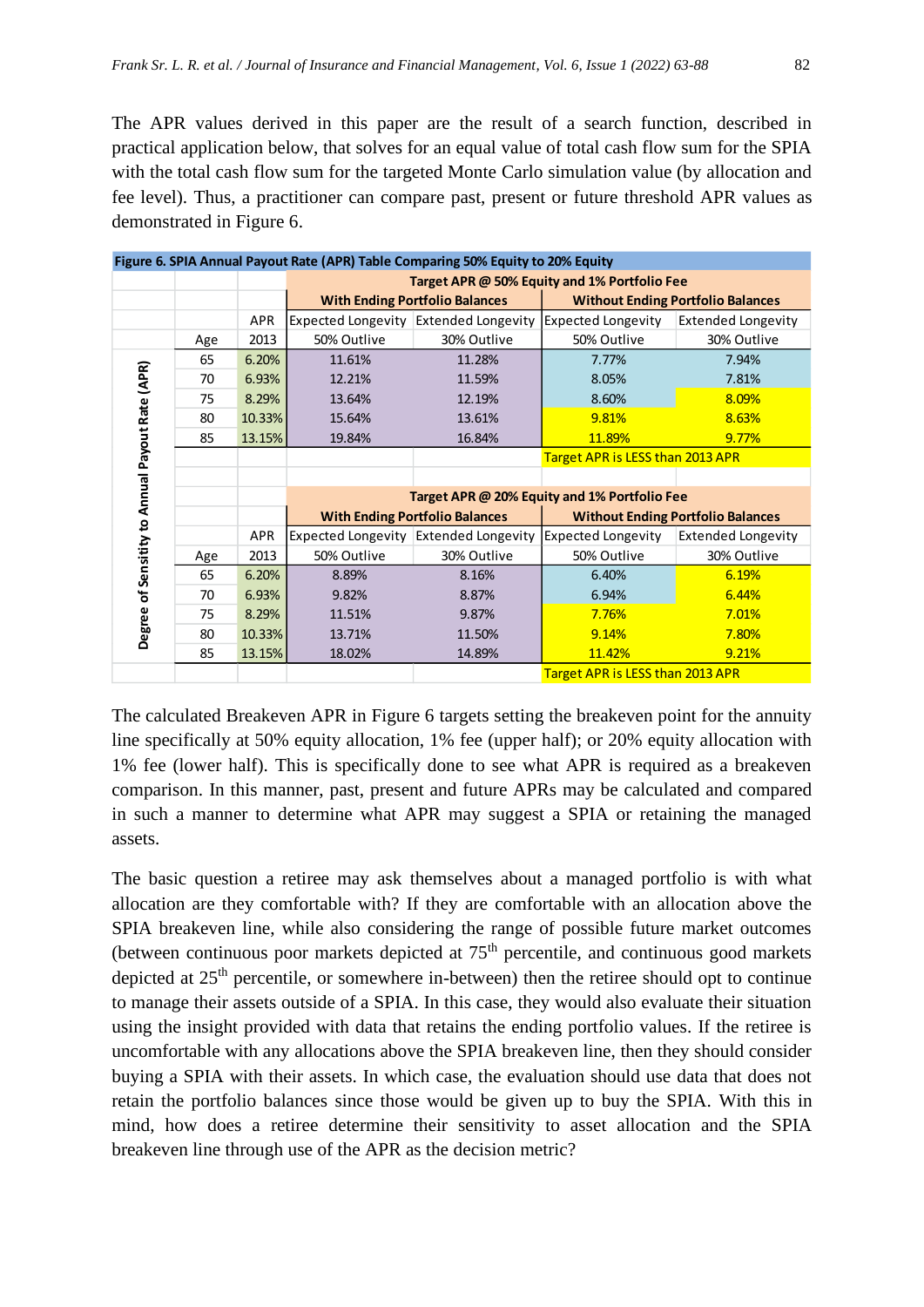Those targeted APRs are derived values in order for a retiree, or their adviser, to compare SPIA APRs at any given time to a targeted APR derived from setting a target cash flow breakeven. The yellow highlighted APRs in Figure 6 suggest that if a retiree firmly believes they may outlive their cohorts, then buying a SPIA at any age 65 and older should be considered. Notice though, that if their belief is that they may outlive only 50% of their cohorts, then age 75 or 80 is when they should consider buying a SPIA with their assets, depending on their comfort level with equity exposure (50% and 20% equity shows in Figure 6).

Using the Annuity period life table results in longer distribution periods, due to the "healthier" population represented by the tables' longer longevity. The effect of longer DPs is to lower the withdrawal rate, across all ages, relative to the withdrawal rate of the Social Security (general population) tables. The result is to preserve the portfolio value, at all ages relative to the Social Security table, which extends the distribution ability of the managed portfolio by conserving the portfolio value for later spending.

APR - A retiree can compare the current APR to the threshold APR to determine whether they should opt for the SPIA or retain the managed portfolio until such time as the current APR exceeds the threshold APR as described in Practical Application section later.

# **General Observations for this latter half of the paper**

What the reader may observe is that the higher SPIA payout, that occurs from the start relative to the lower managed portfolio payout at the start, is overcome over time by the greater REAL returns that raise the total payout sum for the managed portfolio and thus the total REAL sum of money the retiree receives is greater for the managed account (to what extent depends on the asset allocation). For older starting ages, where the SPIA payout is, again, higher initially relative to managed, there is not enough time for the combination of inflation (that lowers the real payout of the SPIA) and the effect of real returns (that raises the managed payout – degree depends on allocation again) to overcome the SPIA initial payout advantage.

The Monte Carlo approach in these papers shows the spread between continual poor markets and continual good markets which shows us the comparison of the SPIA between both of those kinds of markets. That spread provides valuable insight into the impact market sequences may have on the decision. A retiree's Transient Stage (JFP Nov 2011 paper describes this) would migrate over time between those percentile depictions rather than stay precisely on the median markets values because of what the market and economic cycles do in the future. What the authors' findings provide is more information about what factors to consider … some retirees may be comfortable with higher equity allocations which would mean they would remain managed longer, while others may be uncomfortable with equity and be inclined to tilt towards a SPIA decision. This decision then needs to consider where their health suggests they may be relative to their cohorts since the healthier, older, retiree who may outlive 70% of their cohorts, should consider a SPIA as a stronger option versus the "normal expected longevity" retiree.

Another important variable is how well funded a client is with regard to their retirement plans. Someone who is very well funded can afford to take greater equity risk and doesn't need to worry about an annuity. Someone who is more constrained cannot afford the equity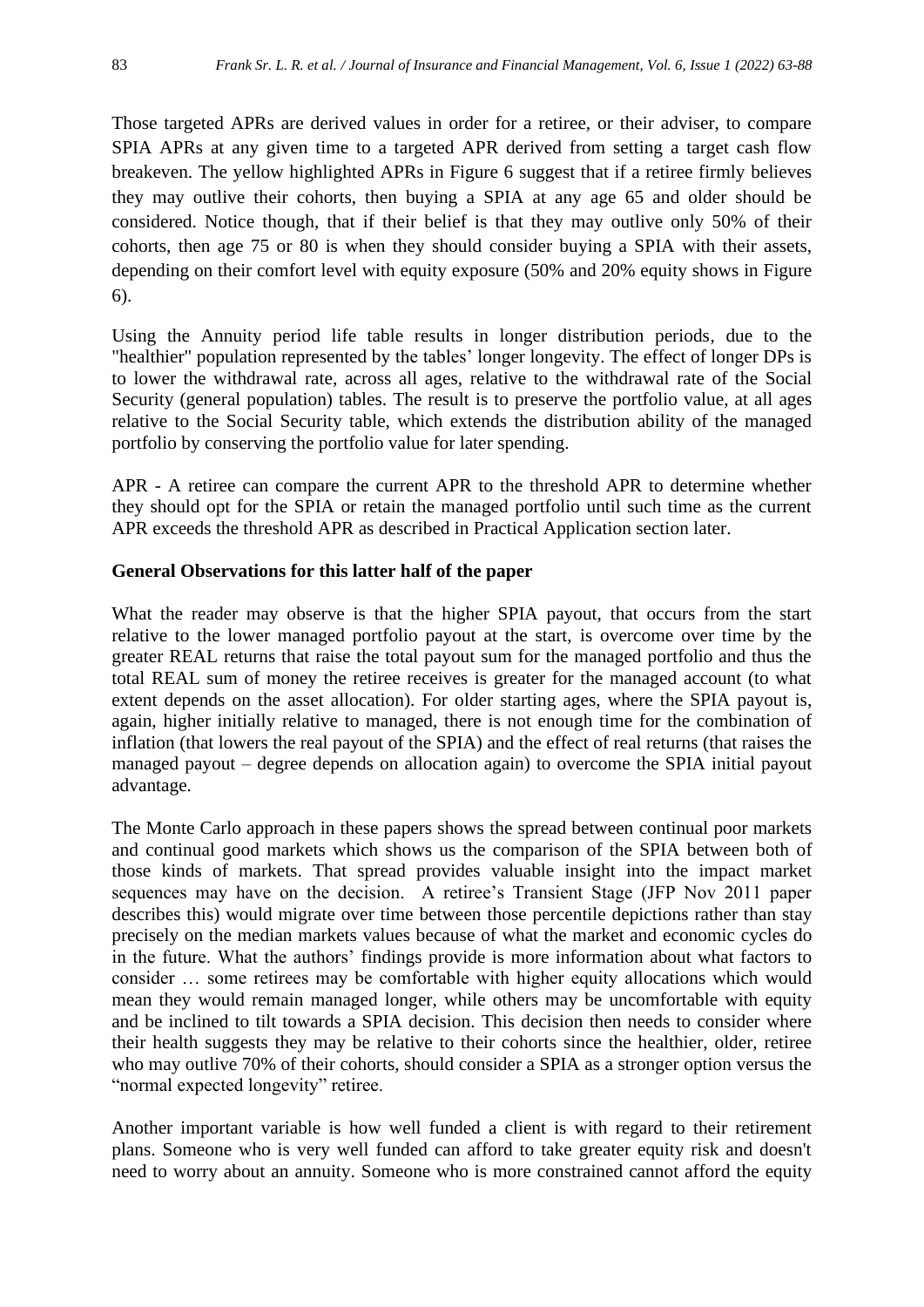risk and needs to work more toward building the floor with fixed income. With a higher bond allocation, the expected return will be less and it will be easier for the annuity to provide a material benefit. Social Security (and a pension if the retiree has one) should also be considered as fixed income sources. The breakeven point between just how much equity/bond a retiree may need as evaluated with their comfort level and capacity with that required portfolio risk may be compared with the expected SPIA outcome. How can they make that decision today? The authors' graphs and findings provide insight into what age, at what allocation, and in Phase II, at what Annual Payout Rate (APR) they should favor the SPIA over managed, or vice versa. So, if they need more equity than they may be comfortable with, then the annuity may be more beneficial. However, this is only if the SPIA breakeven point is ABOVE the allocation point at which the retiree would be uncomfortable.

Inflation risk goes down with shorter time frames because the retiree is exposed to the effect of inflation for less time. The challenge is to balance equity allocations to overcome the inflation effect for the given time period, against the fluctuation in portfolio values that a given equity allocation exposes the retiree to. The SPIA payout amount in dollar terms is always higher relative to the portfolio payout rate at any given age. Thus, it takes more time for the portfolio growth rate to overcome this payout advantage; with longer time periods, and higher equity exposure being the rule in general. If retaining value for bequest motives is a goal, clearly using all of the portfolio value for SPIA purchases would not work well.

Tables that have a shorter expected longevity period will favor managed portfolios while tables that have a longer expected longevity period will favor SPIA solutions. This is logical since SPIAs are, by design, not outlived through the use of additional funds first of other not so lucky SPIA retirees, and lastly by insurance company general funds as the distribution period gets longer and longer for those who continue to live. Thus, this advantage only goes to the long lived. Regardless of which table to use, the fundamental observation between both Part 1 and 2 is that the decision to use a SPIA should be delayed to older ages.

Additionally, the methodology used in this research from FMB 2012b utilizes a mathematical adjustment to the withdrawal rate (adjustment = WR%  $*(1 - 1/n)$  where n equals the DP from the life table). This adjustment reduces the simulation derived WR, hence the withdrawn dollars for the year, thus giving additional advantage to the SPIA values. This "superannuation" adjustment "pushes" the portfolio balances into future years precisely to retain portfolio values for consumption purposes to offset the retiree's concern of outliving their money.

Comparing the sum of the present values of the annual SPIA payments over the same time period as the sum of the expected annual payments from a portfolio, with sensitivity analysis as to both asset allocation differences in these payments, and consideration of the range between poor market sequence sums and good market sequence sums, a retiree gets deeper insight into factors they should consider when deciding between keeping some or all of their portfolio or purchasing a SPIA.

# **Practical application**

With insights from Part 1, and with an understanding of the effect of using shorter vs. longer life tables, combined with APR as a tool that may be used for measurement, let us look at practically applying APR as a breakeven decision tool.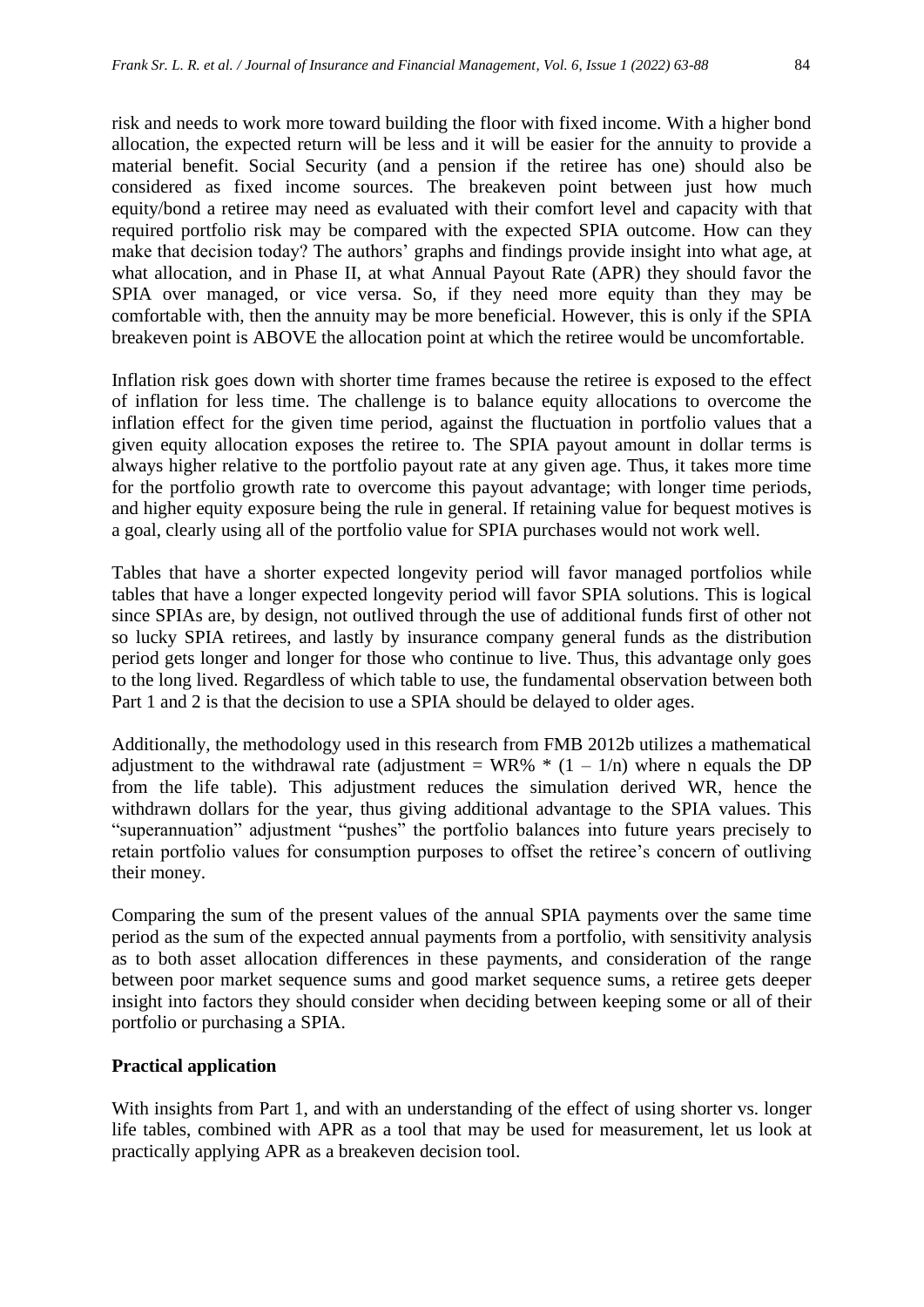### Set 1: For lifetime expected total cash flow sum from a SPIA.

Step 1.

- a. Determine the baseline DP for comparison purposes. Beginning with the retiree's current age (and that of spouse if any), refer to a Period Life Table for the *expected number of years for their longevity* (joint if with a spouse). Note: you may also refine this by using a percentile within the life table to accommodate the retiree's degree of expectation of outliving their cohorts.
- b. In excel, make a **column** with each year counting down by one, beginning with the value from Step 1.a., for the total number of years.
- c. Note: This step establishes the total time period over which the sum of cash flows may be compared between Set 1 and Set 2.

# Step 2.<sup>3</sup>

- a. Recall from Part 1 that the expected lifetime sum of payments for the SPIA =  $\sum_{1}^{N}$ (monthly\$SPIA\*12)/((1+i)^N), where N=number of years of total expected lifetime payments received, and i=inflation rate. Above a second column, enter the monthly SPIA dollar amount the retiree(s) may receive (**monthly\$SPIA**). Note: inflation rate used here should be the same inflation rate used in the Monte Carlo Set 2 below.
- b. In excel, run the formula in Step 2a for each year (row) in a **second column**.
- c. Sum column two, the annual values from step 2b, to arrive at the total expected SPIA lifetime sum. **SPIA Total Expected Cash Flow.**

Set 2: For lifetime expected total cash flow sum from a managed portfolio. Step 3.

- a. For the *first* Monte Carlo simulation period, use the DP from step 1a. Annotate this DP in a third column in the first row of values from Set 1 above.
- b. For the *second* Monte Carlo simulation period, age the retiree(s) one year and *refer* to the life tables for the new simulation DP based on these ages. Annotate this DP in the **third column** in the next row of values from Set 1.
- c. For the *third* Monte Carlo simulation period, age the retiree(s) yet one more year and *refer* to the life tables based on these ages. Again, annotate in excel.
- d. Repeat until you have completed the third column for each row of years from Set 1.
- e. Note: The DP periods for Monte Carlo do not change evenly by 1 year at a time because, for each age, there will always be an older expected age in the life tables (at least as far as the tables calculate to).

Step 4. (Generic since Monte Carlo simulators differ).

- a. Set up Monte Carlo simulation for DP from Step 3a and retiree's asset allocation and portfolio balance. The cash flow is gross with adviser fees and taxes coming from the gross annual cash flow.
	- 1. Determine the years' withdraw dollar amount by targeting a percentage of simulations that fail (or that succeed); e.g., 10% (90%).
	- 2. Annotate the annual gross withdrawn dollar value from 4.a.1. in a **fourth column** for the year's cash flow at present age.
- b. Determine the probable portfolio balance at the end of the year (e.g., MoneyGuidePro: set the number of distribution years to 1).

Step  $5.4$ 

- a. Repeat Step 4 using the *next* DP from Step 3b. However, the beginning portfolio balance for this iteration would be the balance from step 4.b.
- b. Repeat Step 4 using each sequential DP from Step 3b until all the rows are completed in the fourth column.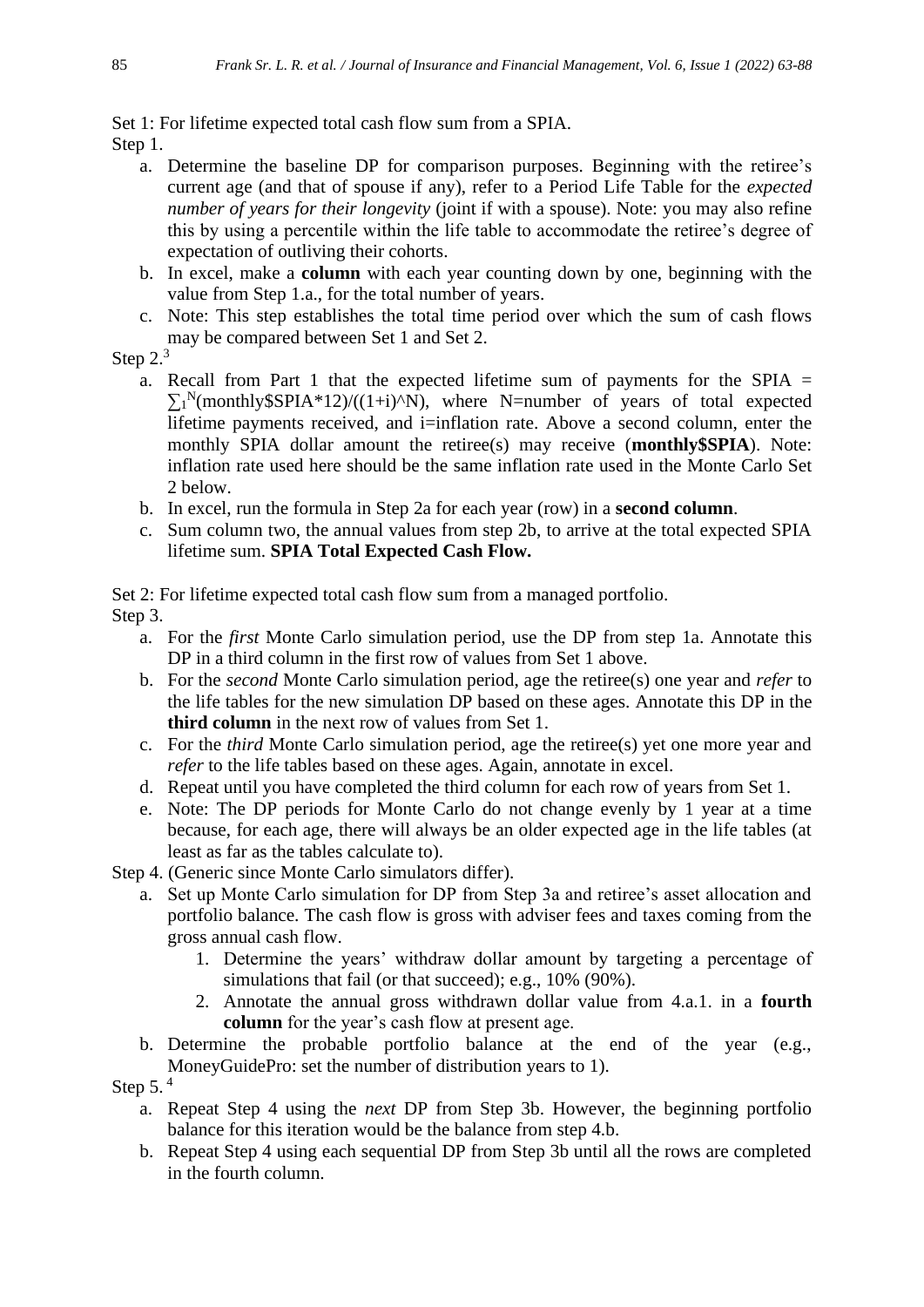- c. Note: FMB 2012a and 2012b describe the methodology of annually recalculating the withdrawal and portfolio balances and serially connecting the results. Steps 4 and 5 describe this methodology further. The methodology provides more insight into prudent management of withdrawals since it continually refers back to the portfolio value at any given time (as would occur in real life during annual reviews) and continually updates the DP (as would also occur during annual reviews).
- d. Sum the annual values in column four from step 5b to arrive at the total expected Managed Portfolio lifetime sum. **Managed Portfolio Total Expected Cash Flow.**
- e. Note: The above does not adjust the WR by 1-1/n, which preserves portfolio balances for use at subsequent older ages, as was done in this research project. The practitioner may apply this adjustment by reducing each year's calculated withdrawal dollar amount (or directly to WR if reader's Monte Carlo simulator allows) in step 4 accordingly.

Set 3: Deriving the APR.

Step 6.

- a. In excel, in any new cell, enter formula: **SPIA Total Expected Cash Flow - Managed Portfolio Total Expected Cash Flow.** (Target "Set Cell" cell below).
- b. In excel, go to "Data" and select "What if Analysis."
- c. Click on "Goal Seek."
	- 1. In the top box, enter the cell name, e.g., E26, which corresponds to Step 6.a.
	- 2. In the middle box, enter zero.
	- 3. The bottom box is the cell, e.g. B1, where you entered the monthly SPIA payment (Monthly\$SPIA) value.
	- 4. Note: Goal Seek is asking: "To what value do I change Monthly\$SPIA (SPIA payment) to make the difference between SPIA and Managed Portfolio = zero."

Step 7.

- a. In a new cell, multiply the monthly SPIA payment by 12 months and divide is by the retiree's portfolio value. Result is the Breakeven Annual Payout Rate (APR).
- b. Compare the quoted APR to the breakeven APR in Step 7a.
	- 1. If quoted APR is above the current APR, then a SPIA is favorable for the retiree, after considering and discussing the retiree's health outlook, any bequest motives, full or partial use of a SPIA, comfort with asset allocation used in the comparison, etc.
	- 2. If quoted APR is below the breakeven APR, then a SPIA is currently unfavorable for the retiree and the decision may be delayed for a later age when the comparison may be repeated with new data in the future.

#### **Closing Comments**

Serial connection of the simulations reflects real life when one considers how subsequent annual reviews actually occur of a retiree's distribution. The difference is that the series of simulations use the same data set. In real life, each annual review would update the data set which would adjust those updated simulations slightly going forward (Mitchell, 2013).<sup>5</sup> This also has the effect of having the retiree make small adjustments over time, rather than making larger adjustments based on expectations of what might occur that actually don't then occur. The methodology introduced in this paper is not the final answer; the reader should not rely on today's tables and figures. They are meant to illustrate the methodology and decision making that requires a dynamic insight. Rather, using data known in the future and the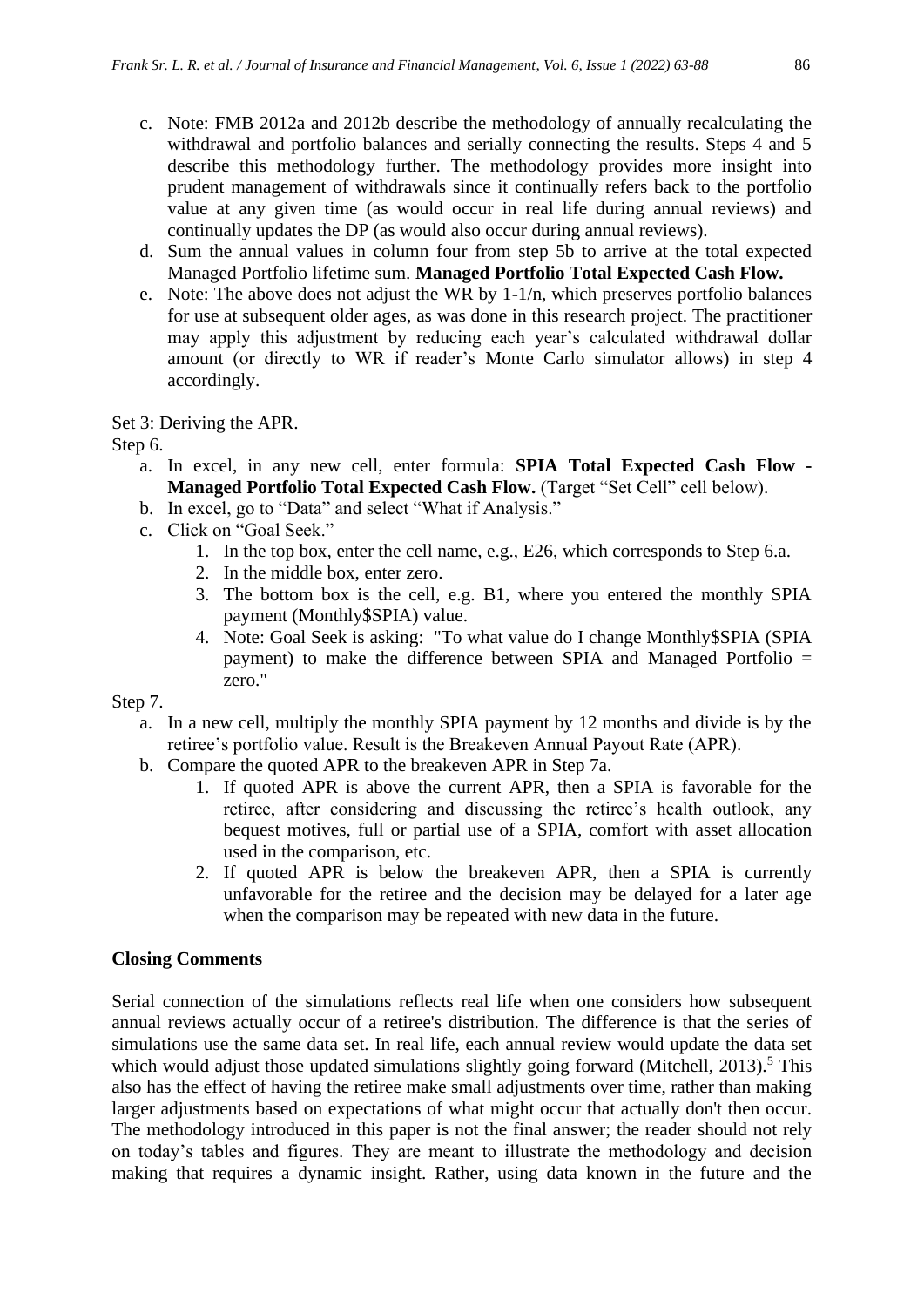practical application process described above, future breakeven points would emerge for decision making at that time. These figures and graphs are simply snapshots of moving frames over time.

The practitioner with a good understanding of the factors that affect a breakeven comparison, as discussed in Parts 1 and 2, will be of great value to their retirees.

#### **Abbreviated Terms**

- APR Annual Payout Rate
- DP Distribution Period
- FMB Frank, Mitchell, and Blanchett
- LP Longevity Percentiles inherent within Period Life Tables
- POF Probability of Failure (Percentage of simulations that fail the given DP)
- WR Withdrawal Rate

# **Endnotes:**

 $<sup>1</sup>$  A working paper, which includes appendices, data and figures, for some calculations in this</sup> summary paper, is available at SSRN: [http://ssrn.com/abstract=2050003.](http://ssrn.com/abstract=2050003)

<sup>2</sup>California has an annuitized annuity premium tax of  $2.35\%/0.5\%$  non-qualified/qualified. Five other states have annuitized premium taxes between 1.0% and 3.5% (Virgin Islands 5.0%). This tax effect lowers the total sum of the SPIA value by that amount. This tax effect does not have a significant impact on results. For example, a Texas (no premium tax) 60-year old female with \$1,000,000 is quoted \$4,586/month vs. California \$4,479. For an expected longevity of 26 years the Texas total nominal sum equals \$1,430,832 vs. \$1,397,388 in California. The difference of \$33,384 is the long term effect of the tax.

<sup>3</sup>An advanced excel user could program excel to do the simulations as well as track and sum year end values for Set 2.

<sup>4</sup>After any given period, an even older longevity for those still alive always exists. Thus an additional distribution period needs to be planned by extending the distribution period as longevity age extends by that aging (FMB 2012a&b). Rather than depend on a single simulation, the methodology more closely reflects real life by annually revisiting key factors, updating them, and serially connecting the results of a series of simulations. Using this approach, the managed portfolio not only manages for income in the present year, but also manages the portfolio balance for potential income in future years; an eye on both income and balances results, which provides more insight into total lifetime income than any single simulation alone.

<sup>5</sup>Updating, over time in the future, stochastic data that is variable and uncertain in nature (e.g., market returns, SPIA rates, longevity, etc.) allows risks that may be amplified by long periods of time, to be less amplified when less time remains in the future. In other words, the dispersion of possible results is less for shorter periods of time relative to longer periods.

# **References:**

Barberis, Nicholas C. 2013. "Thirty Years of Prospect Theory in Economics: A Review and Assessment." *[Journal of Economic Perspectives](http://pubs.aeaweb.org/doi/pdfplus/10.1257/jep.27.1.173)* 27 (Winter): 173–196.

- Benartzi, Schlomo, A. Previtero, and R.H. Thaler. 2011. "Annuitization Puzzles." *Journal of Economic Perspectives* 25 (4): 143-164.
- Blanchett, David M. 2013. "The ABCDs of Retirement Success." *Journal of Financial Planning* 26 (5): 38-45.